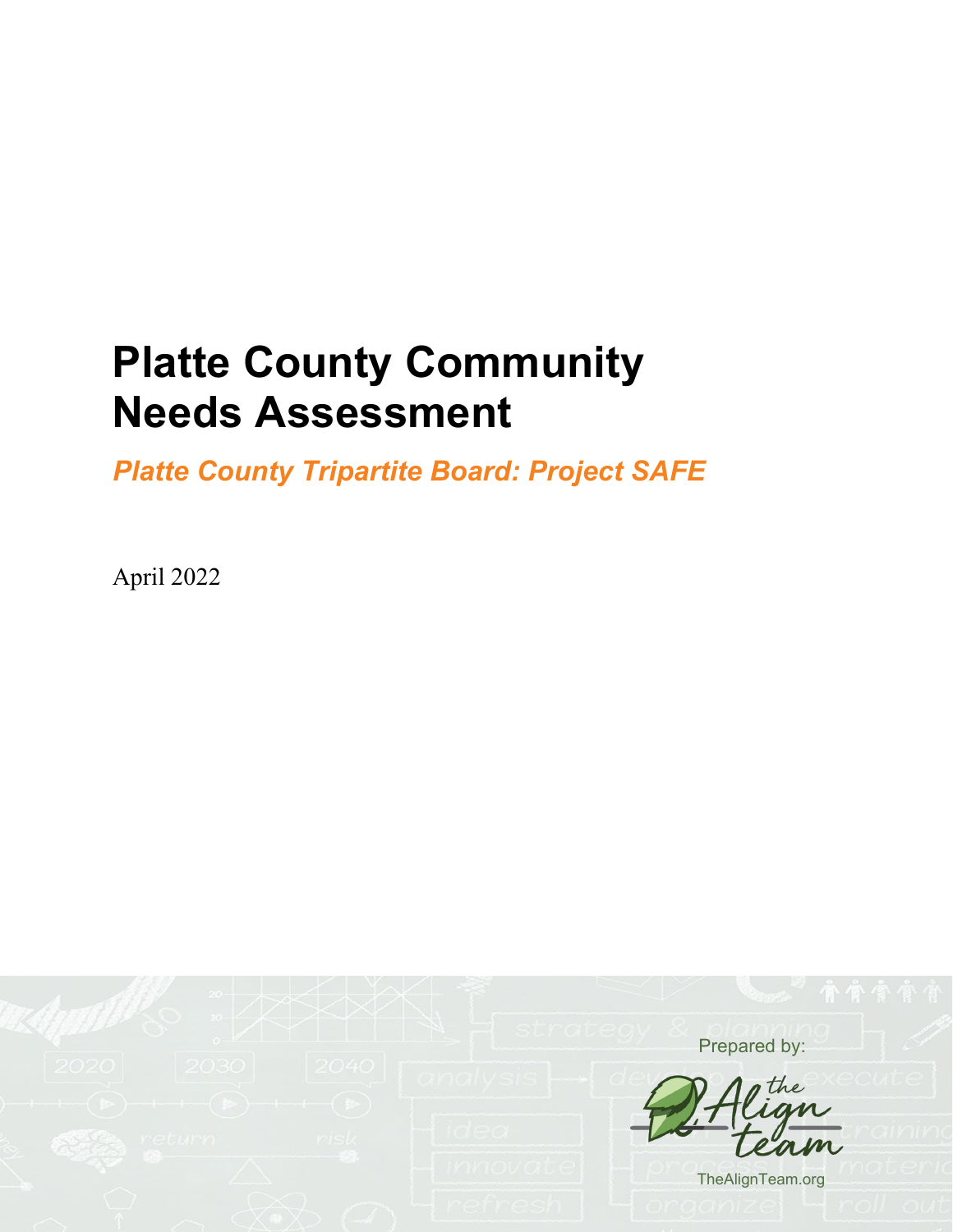# **Table of Contents**

| <b>Background and Methods</b>            |    |
|------------------------------------------|----|
| Key Findings                             |    |
| Demographics                             | 5  |
| Cost of Living                           |    |
| Poverty                                  | 9  |
| Employment, Unemployment                 | 12 |
| Housing                                  | 16 |
| Education                                | 20 |
| Early Childhood Education & Childcare    | 22 |
| Income                                   | 23 |
| Health and Social/Behavioral Development | 24 |
| Food Insecurity                          | 27 |
| <b>Community Needs Assessment Survey</b> | 29 |
| Focus Group and Interview Participants   | 42 |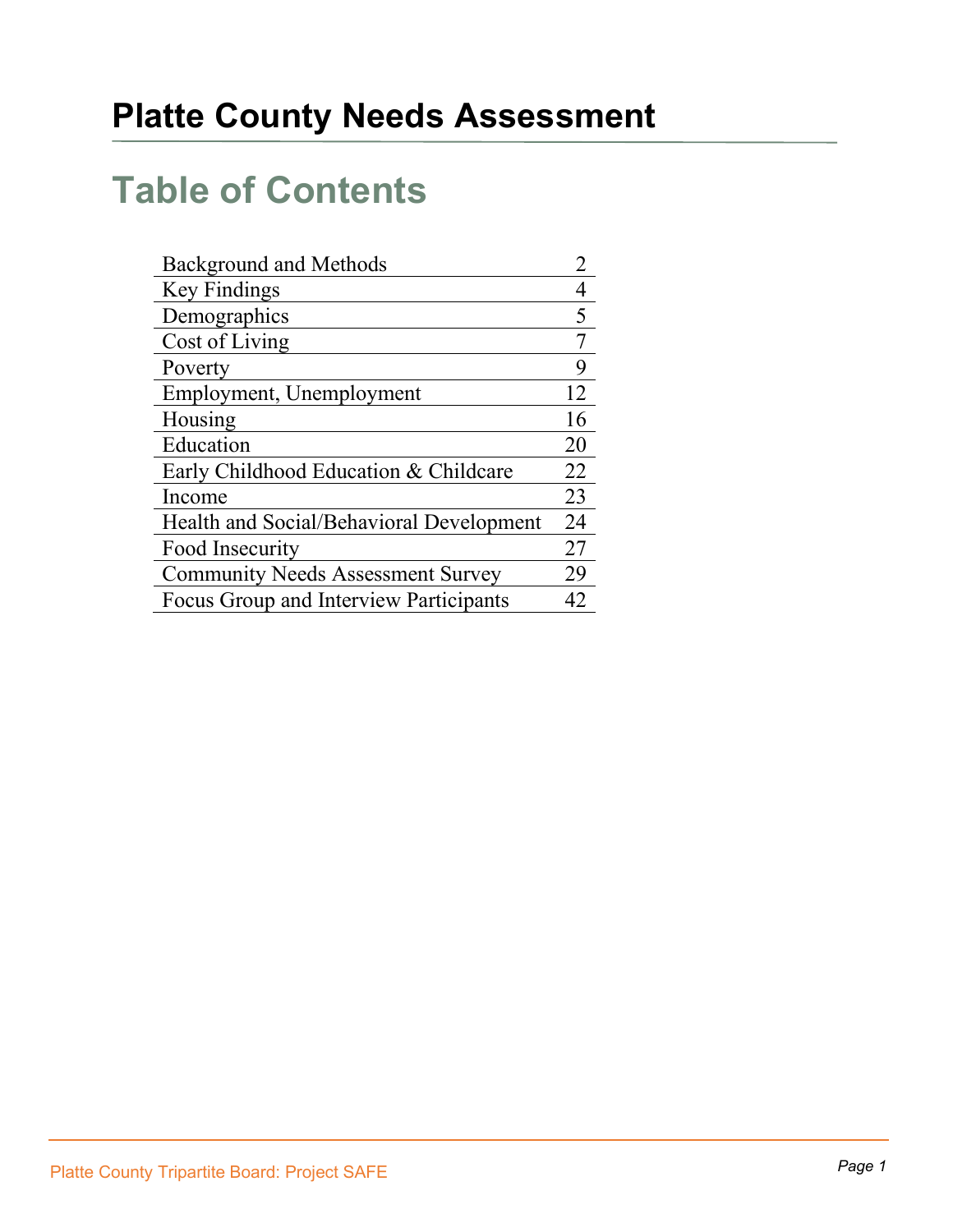# **Background**

In 1964, Congress passed the Economic Opportunity Act as part of America's War on Poverty. This act created a funding stream for communities to address poverty on the local level. Today, each state receives Community Services Block Grant Program (CSBG) funds according to a statutory formula. In turn, states fund a network of local entities for the purpose of assisting lowincome individuals and families with activities and support services that empower them to overcome the effects of poverty and to support their progress towards greater self-sufficiency.

The Wyoming Department of Health administers CSBG funds in Wyoming. Currently, there are 15 CSBG agencies in Wyoming, consisting of public and nonprofit entities. There are three national goals of the CSBG:

- 1. Individuals and families with low income are stable and achieve economic security.
- 2. Communities where people with low income live are healthy and offer economic opportunity.
- 3. People with low income are engaged and active in building opportunities in their communities.

Community Needs Assessments are a requirement of CSBG. The Community Needs Assessment is a systematic process for creating a profile of the needs and resources of a given community or target population. CSBG funding priorities are based on needs and resources in the community. Grantees are required to do a Community Needs Assessment every three years.

In Platte County, Project SAFE, Inc. is the CSBG grantee. The mission of Project SAFE is to provide assistance and support to victims of domestic violence, sexual assault, stalking, and other crimes through prevention, education, and social change. Project SAFE, Inc. contracted with The Align Team to complete this Community Needs Assessment.

# **Methods**

This assessment analyzes and synthesizes many types of information including quantitative and qualitative data from multiple sources. Align collected demographic information, as well as data specific to poverty. Publicly available data was collected in the areas of cost of living, income, housing, food insecurity, employment, education, and health. All sources of information are noted in this report.

Align also collected data from Platte County residents through focus groups, interviews, and the Community Needs Survey. The focus groups were completed by Zoom video conferencing, occurring on January 21, 26, and 27, 2022. Align completed five follow-up interviews by phone and video conferencing, interviewing those who could not attend the focus groups and who represented different groups or geographic areas. Those who participated in the focus group or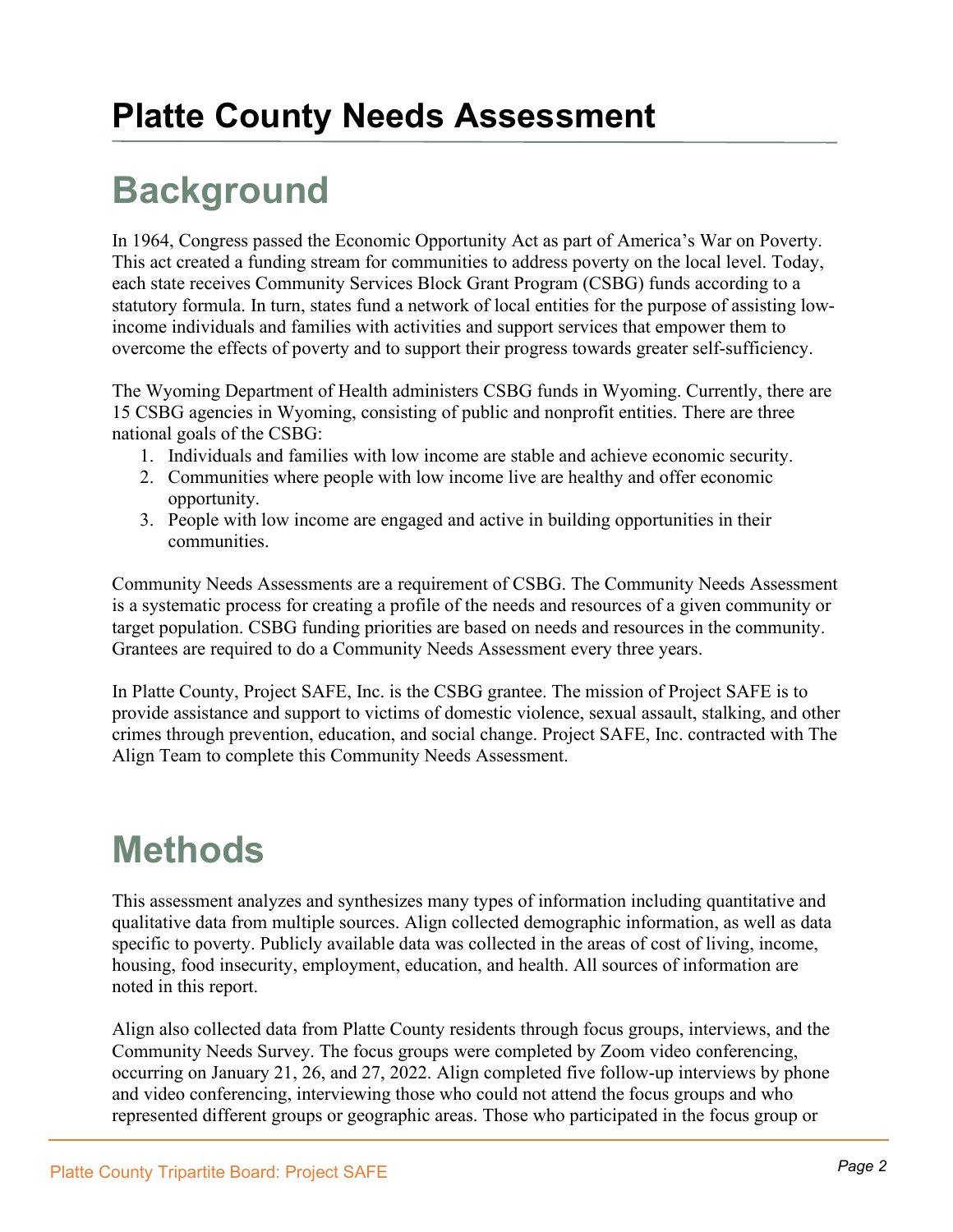interviews include professionals throughout the community. We spoke with representatives from healthcare, mental health centers, low-income service providers, public officials, and education. The complete list of focus group participants and interviewees is at the end of this report. The Community Needs Survey was conducted online.

The following CSBG domains were utilized as the basis for the community survey.

- Employment
- Housing
- Education and Cognitive Development
- Income and Asset Building
- Health and Social/Behavioral Development
- Civic Engagement

In addition to the above topics, the survey included a question on support services.

The survey was open from February 14, 2022 to March 1, 2022. As an incentive for completing the survey, respondents could choose to provide their first name and phone number to be entered in a drawing for a \$100 gift card. These names and phone numbers were kept confidential and this information is not contained in any part of this report or in the survey results. There were 40 validated responses to the survey.

Following the Introduction and Key Findings, the report is broken into sections by topic area. In addition to publicly available data on each topic, most sections include findings from the focus groups, interviews, and surveys (hereafter identified as *perception data*)*.* The complete survey results follow at the end.

Project SAFE and Align are extremely grateful to the people and agencies that contributed to this report. Without the information provided from agencies and the thoughtful input from residents of Platte County, this assessment would not have been possible.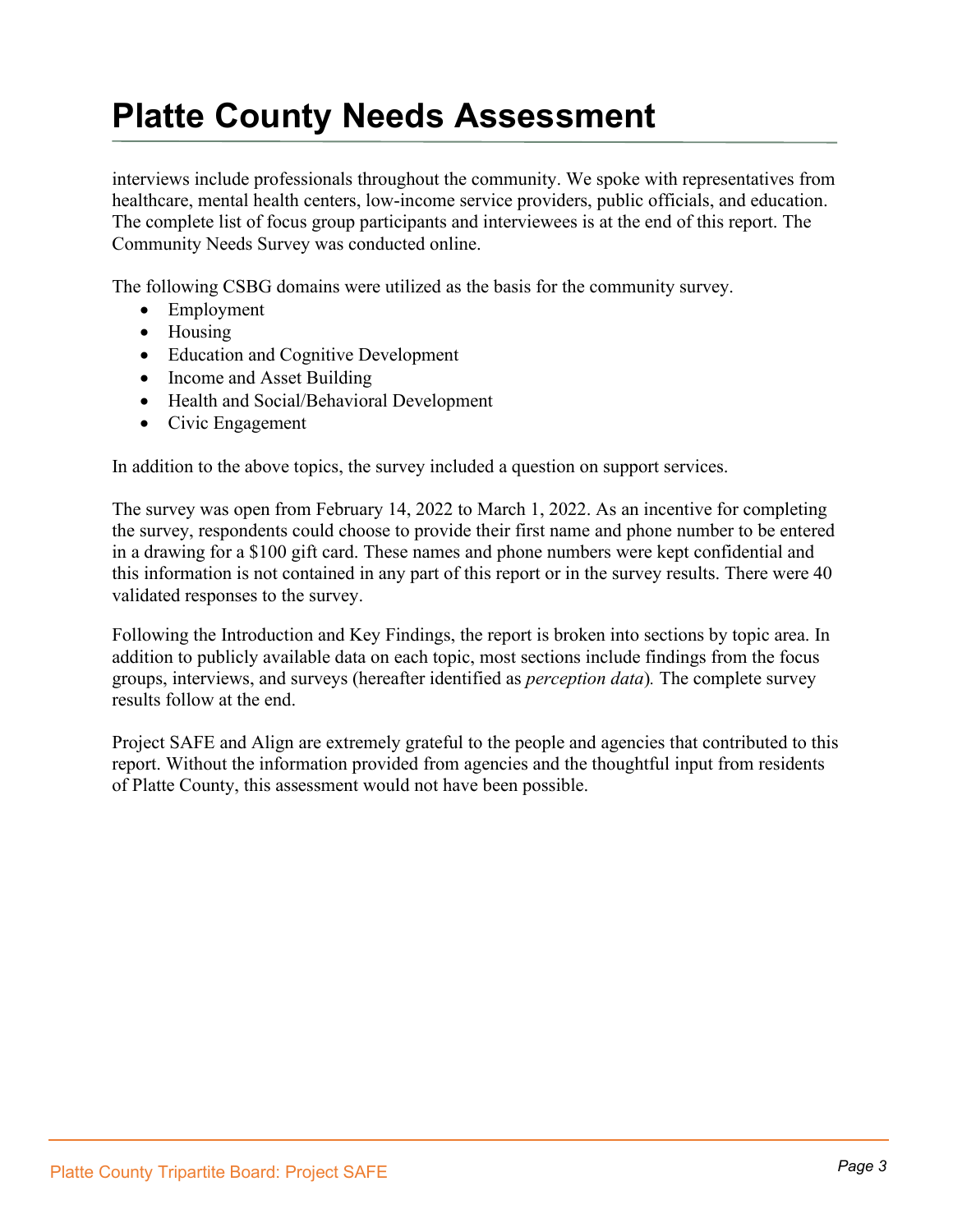# **Key Findings**

Based on our findings, Platte County's highest needs relate to:

- Income and Assets
- Employment
- Housing
- Healthcare
- Youth Development and Education

Platte County is a rural area in southeast Wyoming, with five small, incorporated towns: Wheatland, Chugwater, Guernsey, Glendo, and Hartville. Located along the east slope of the Laramie Range, Platte County is home to two state parks: Guernsey and Glendo State Parks. The communities in Platte County are known for their friendly and welcoming demeanor with many residents and visitors enjoying open spaces year-round and lake activities in the summer.

Focus group and interview participants described their communities as supportive, helpful, and tight-knit. One participant described it this way, "When there is a need, [we] come together strongly, especially in emergency situations." When asked about the communities' strengths, almost every respondent spoke about people helping their neighbors.

With that said, Platte County is an isolated, rural area with many needs. Platte County poverty rates are higher than the Wyoming average. While it remains below the national level, Platte County has averaged a slightly higher poverty than the state for the past decade. Median household income in Platte County is more than \$14,000 lower than the state median.

Like many parts of the country, Platte County is experiencing a worker shortage. Major employers like the Platte County Memorial Hospital and Platte County School District #1 are experiencing major staffing shortages, making the provision of services very challenging. The industry that employs the most people in Platte County is the local government, which has experienced a 6.3% decrease in employees in the past year and saw a decrease in average weekly wages.

There is a high need for affordable housing options in Platte County. With only five properties of affordable housing in Platte County and 40% of renters being housing cost burdened, Platte County residents are struggling to find affordable housing. Still, Platte County home prices remain below state average.

Medical care is also scarce in the county. While Wheatland does have a hospital, residents need to travel outside the county for any kind of specialty care. Veterans and the elderly are particularly burdened by the long distances required to receive medical care. Platte County also has a need for mental health services. The county does have some providers, but not enough to meet the demand.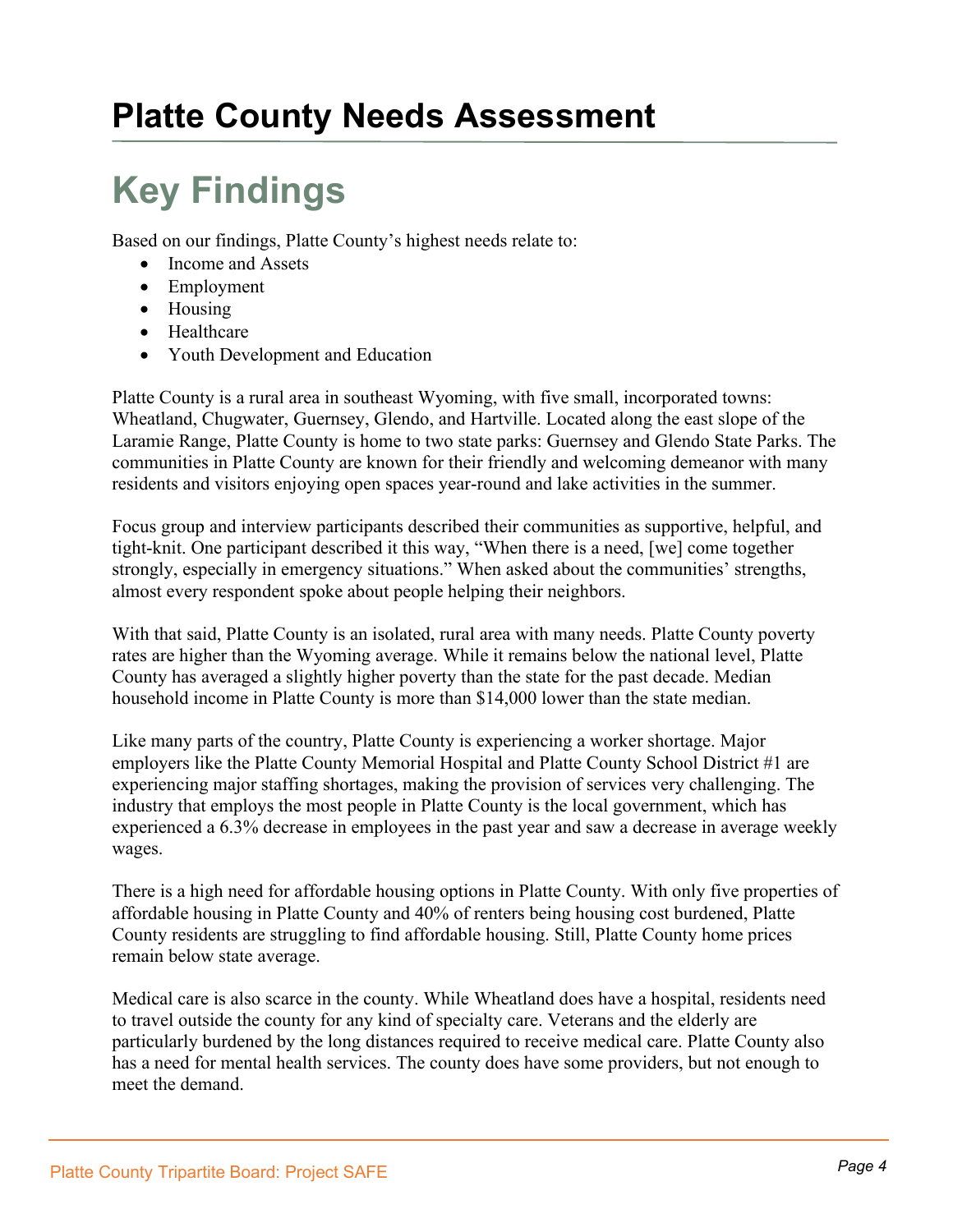Platte County graduation rates are below state average, childcare facilities are scarce (especially for infants under the age of 1) and costly, and there are few community/rec centers where children and teens can spend time. Platte County has a need for additional support services for children and teens.

### **Demographics**

The population of Platte County is currently 8,605. The population has essentially stayed the same since 2010 (8,667). The population for the state of Wyoming increased overall by 2.3%.



U.S. Census Bureau – 2020 & 2010 Census, 2011-2019 Annual Population Estimates

Like all other counties in Wyoming, Platte County has a very low population density, with 4.1 persons per square mile, lower than the state average, which is 5.9 persons per square mile (2020 Census Demographic Data Map Viewer).

The county's population is slightly older than the state average: 80.1% of Platte County's population is age 18 and over, compared to the state average of 76% (2020 Census Demographic Data Map Viewer). The median age of residents in Platte County is 49.2 with 46.5% male and 50.4% female (2019 ACS 5-Year Estimates Subject Tables). Most Platte County residents (89.9%) are White, 0.8% are American Indian or Alaska Native, 0.2% are Black or African American, 0.5% are Asian, 0.1% are Native Hawaiian or Pacific Islander, 2.5% are another race not listed, and 5.9% are two or more races. The percentage of people in Platte County who are Hispanic, or Latino is 8.1% (2020 Census Demographic Data Map Viewer).

Wheatland is the largest town in Platte County, holding about 40.3% of the county's population. Other incorporated towns include Chugwater, Glendo, Guernsey, and Hartville.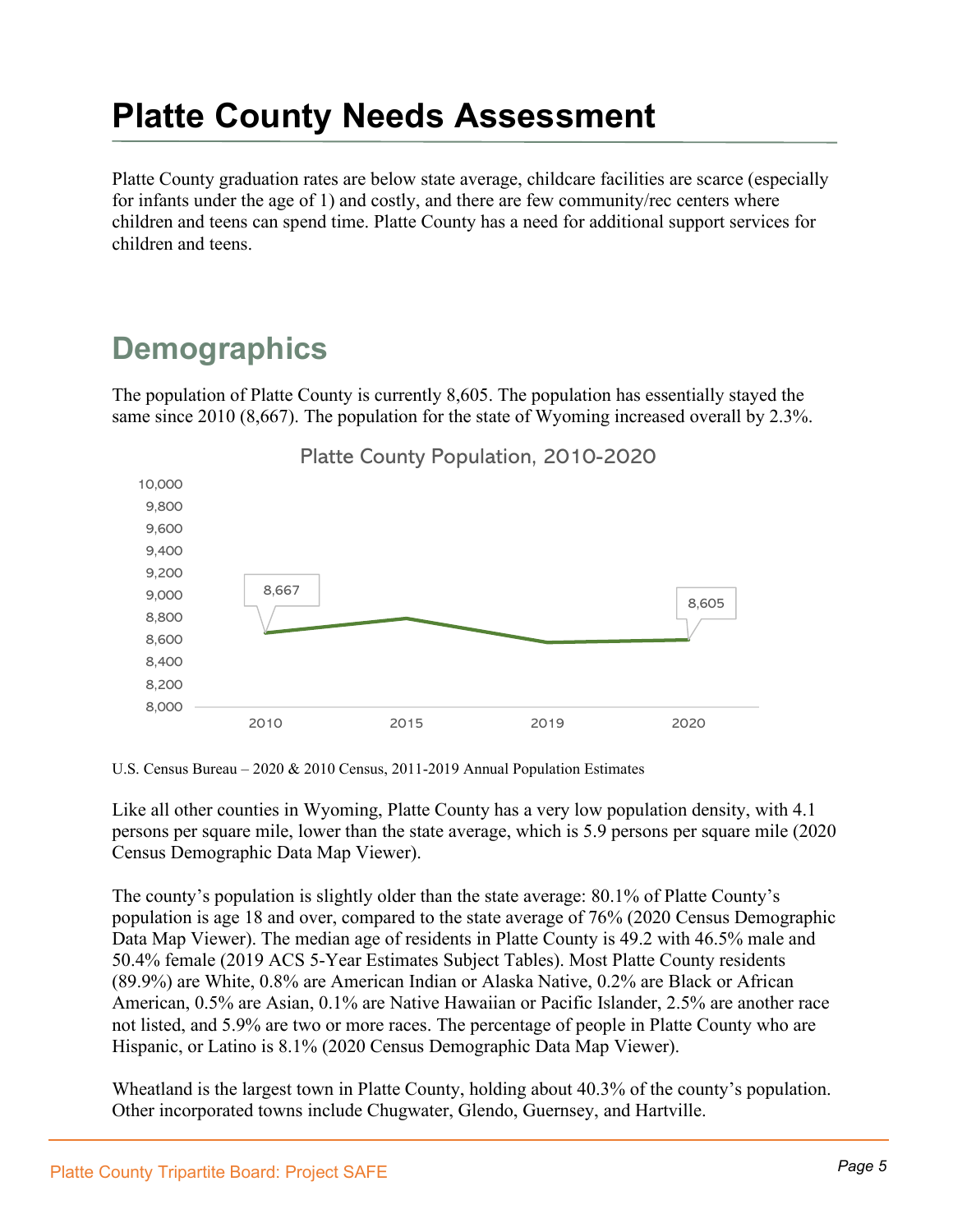|            | 2010  | 2019  |
|------------|-------|-------|
| Chugwater  | 212   | 201   |
| Glendo     | 205   | 201   |
| Guernsey   | 1,147 | 1,124 |
| Hartville  | 62    | 60    |
| Wheatland  | 3,627 | 3,462 |
| All others | 3,414 | 3,345 |

#### *Population of Incorporated Cities and Towns*

U.S. Census, Population Division – Annual Estimates of the Resident Population for Incorporated Places in Wyoming; 2010 Census, 2019 Population Estimates

The percentage of housing units that are occupied in Platte County is 82.2%, close to the percentage for Wyoming at 86.4%. The percentage of those living in group quarters (either institutional or non-institutional) is less in Platte County (1.3%) compared to statewide (2.3%; 2020 Census Demographic Data Map Viewer).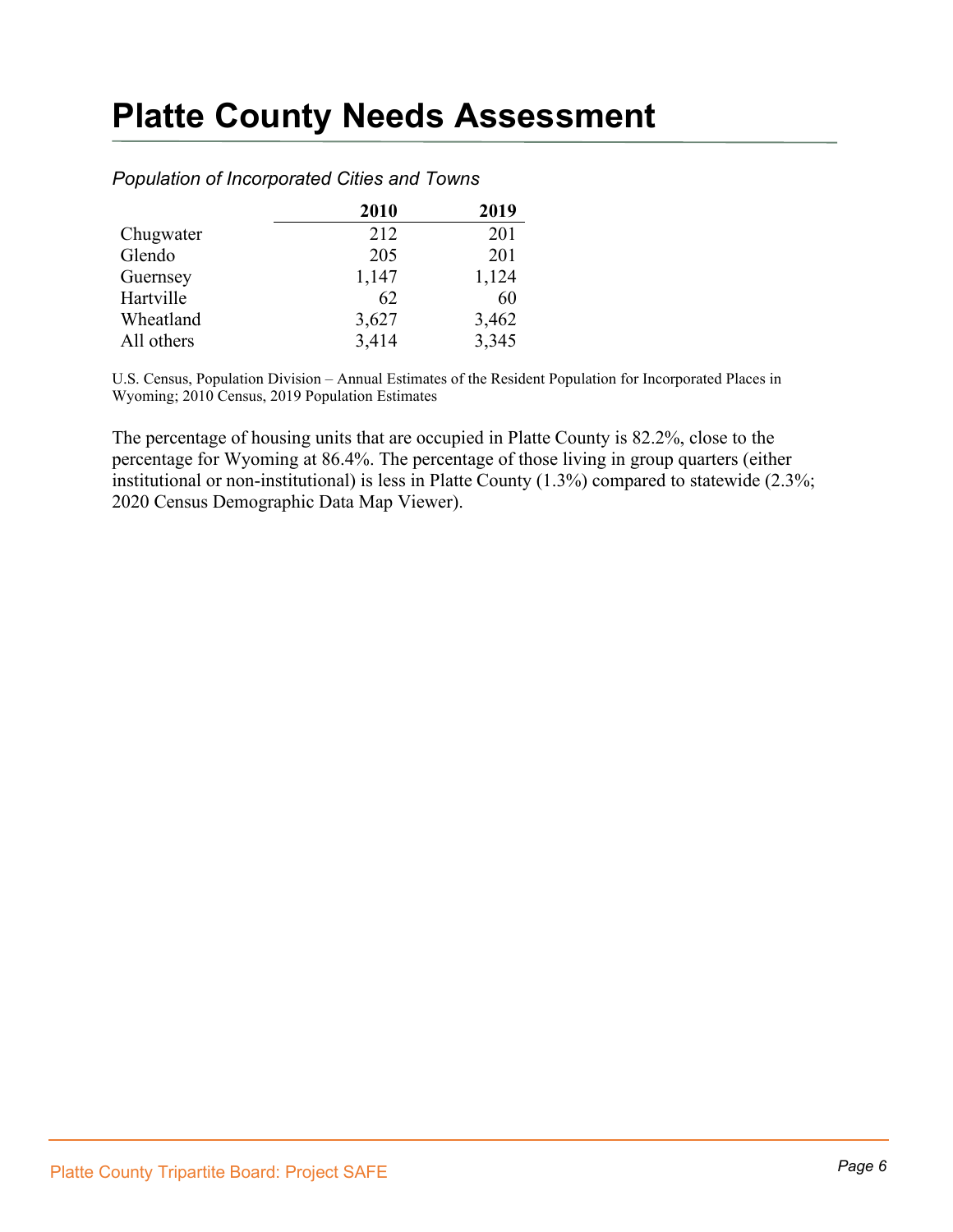### **Cost of Living**

The cost of living is lower in Platte County, compared to the rest of the state. The State of Wyoming's Economic Analysis Division produces the Wyoming Cost of Living Index (WCLI) Report biannually. The Comparative Cost of Living Index compares each county's cost of living in one period to the statewide average (100). Price data is collected in Wyoming cities and towns and is used to build a Comparative Cost of Living Index by county. There are 140 consumer items surveyed and then aggregated into six categories. These categories are then weighted to reflect their overall importance in the average consumer's budget. The categories and respective weights for the 2<sup>nd</sup> Quarter of 2021 are:

| Housing                    | 48.7%   |
|----------------------------|---------|
| Transportation             | 15.2%   |
| Food                       | 14.1%   |
| Recreation & Personal Care | $9.7\%$ |
| Medical                    | 8.9%    |
| Apparel                    | $3.4\%$ |

For the 2nd quarter of 2021, the Comparative Cost of Living Index ranked Platte County at 90 for all items, which is lower than the statewide average of 100. The highest category was Apparel at 113. The lowest category was Housing at 82. These values reflect relative price levels at the time of data collection, not over time.

#### *Platte County Cost of Living Index*

| All<br><b>Items</b> | Food |  | Housing Apparel Transportation Medical |    | <b>Recreation &amp;</b><br><b>Personal Care</b> |
|---------------------|------|--|----------------------------------------|----|-------------------------------------------------|
| 90                  | 96   |  | 99                                     | 86 |                                                 |

Wyoming Economic Analysis Division - The Wyoming Comparative Cost of Living Index: 2nd Quarter, 2021

### Perception Data related to Cost of Living

Participants in the focus groups and interviews discussed the costs of food, housing, transportation, and medical services as barriers in their communities. Participants talked about the effects of inflation and the skyrocketing prices for food. The cost of housing across the county is a major concern. Many homes are selling very quickly at high prices. Many participants described the need for low-income housing and more affordable housing options.

Many participants also talked about the need to travel to larger towns for groceries and medical care. The need to travel longer distances especially affects residents of smaller towns (Glendo,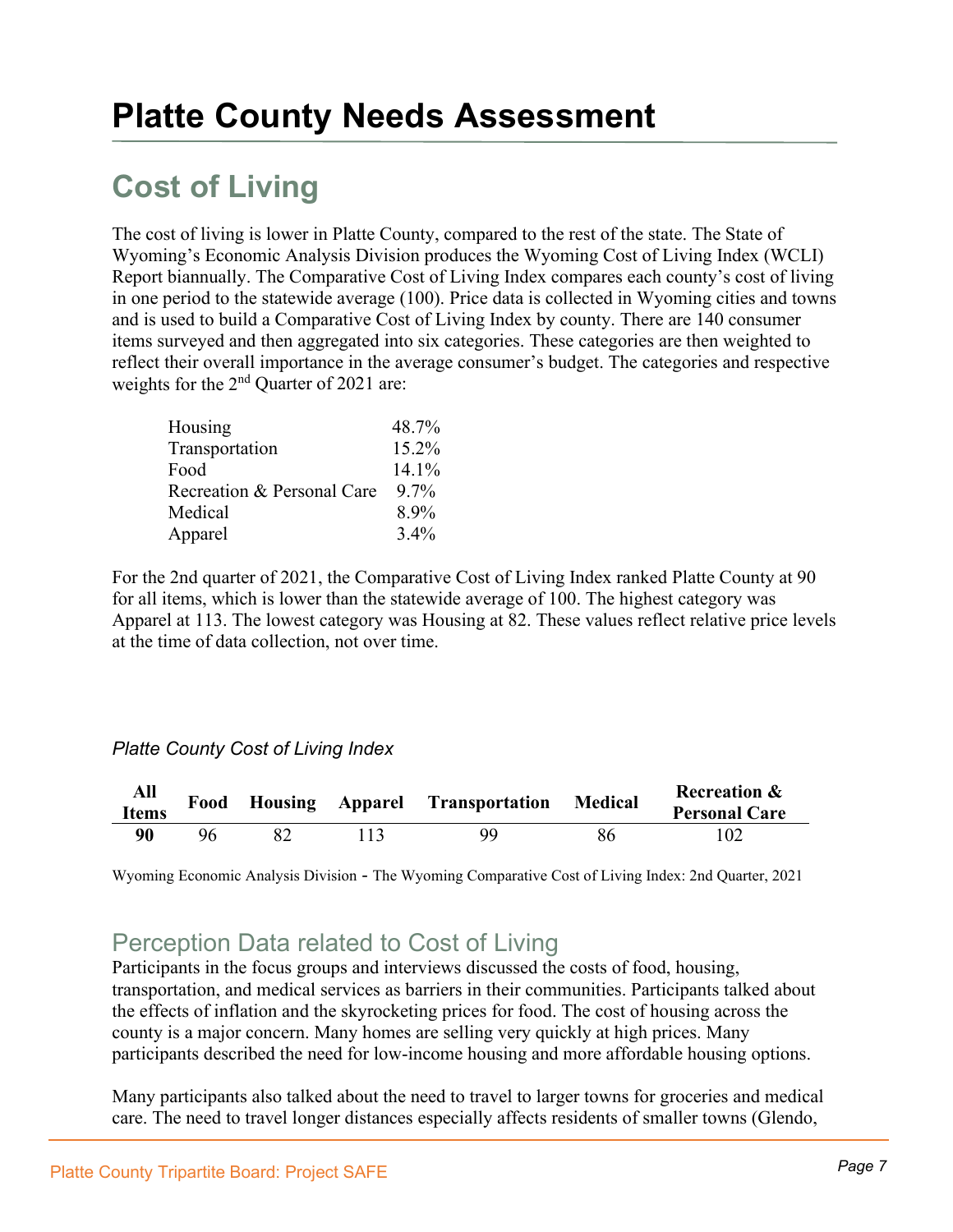Guernsey, Chugwater), who need to drive to Wheatland, Douglas, or Cheyenne for medical and mental health services. Even trips to the grocery store require a 20–30-minute commute oneway. The price of gas and transportation is a big strain on budgets. Focus group participants mentioned that many families are noticing higher prices caused by inflation, especially for groceries.

When asked if they have received financial assistance for particular needs in the past 12 months (fuel/transportation, rent/housing, food/nutrition, utilities, phone/internet, prescriptions, and personal medical alert), the plurality of survey participants (24%) reported receiving financial assistance for food and nutrition, indicating this may be a greater need for low-income families.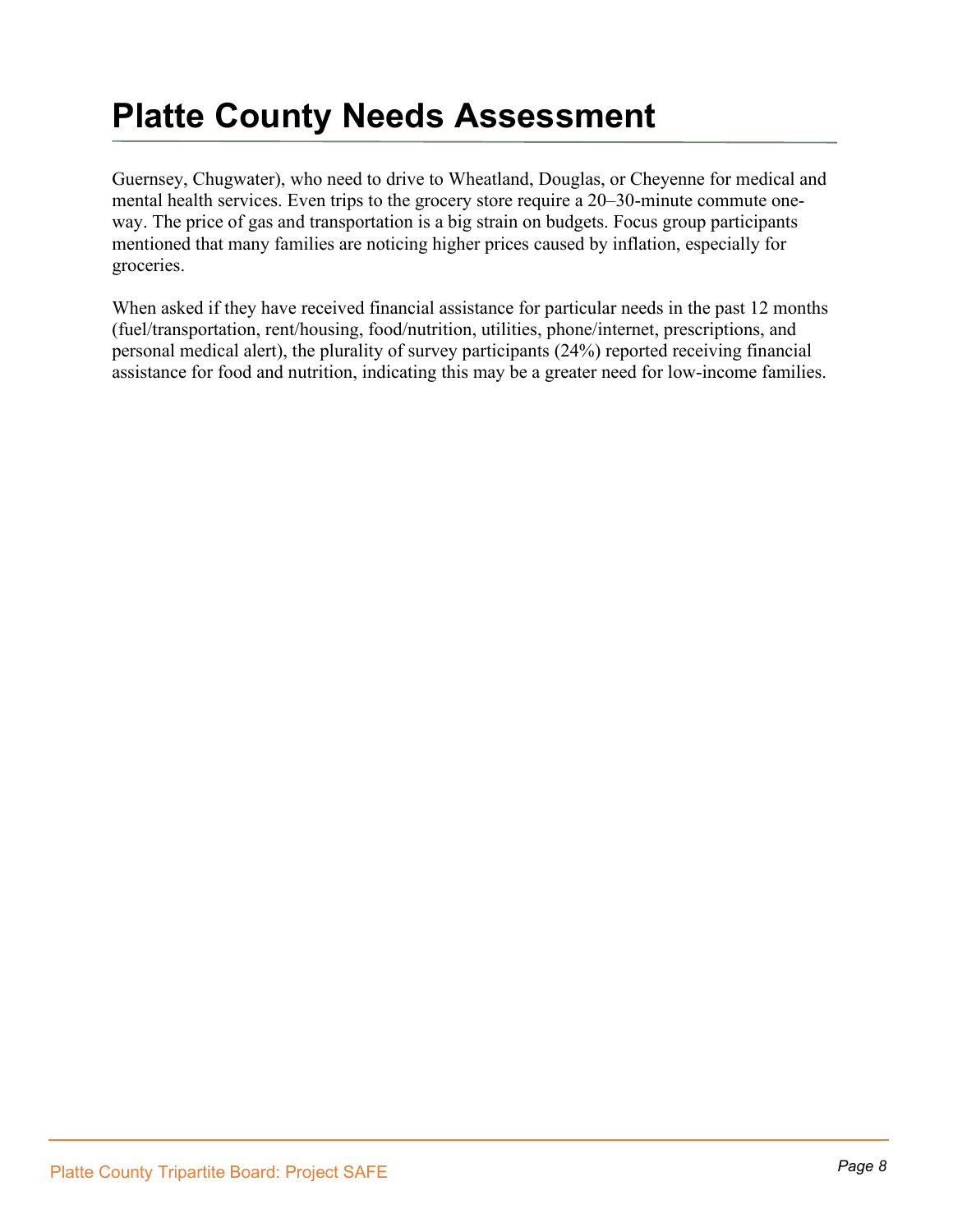### **Poverty**

The U.S. Census Bureau reports poverty data from several different household surveys and programs. This report contains two different estimates: The Small Area Income and Poverty Estimates (SAIPE) and the American Community Survey (ACS).

SAIPE are model-based estimates of income and poverty produced annually for school districts, counties, and states. The U.S. Census Bureau states "SAIPE estimates are specifically designed for use in annual Title 1 allocations to school districts. The SAIPE methodology combines the 1 year American Community Survey (ACS) estimates with other data sources to provide more timely, precise, and stable estimates than the 5-year ACS estimates." SAIPE provides these estimates for the administration of federal programs and the allocation of federal funds to local jurisdictions.



U.S. Census Bureau, Small Area Income and Poverty Estimates (SAIPE)

According to the SAIPE model, Platte County has averaged a higher poverty rate than the state for the past decade but has remained below the national average.

The ACS is an ongoing survey conducted by the U.S. Census Bureau. It includes indicators related to society, housing, economics, and demographics. The percentage of people who are living below the poverty line in Platte County is slightly higher than the rest of the state.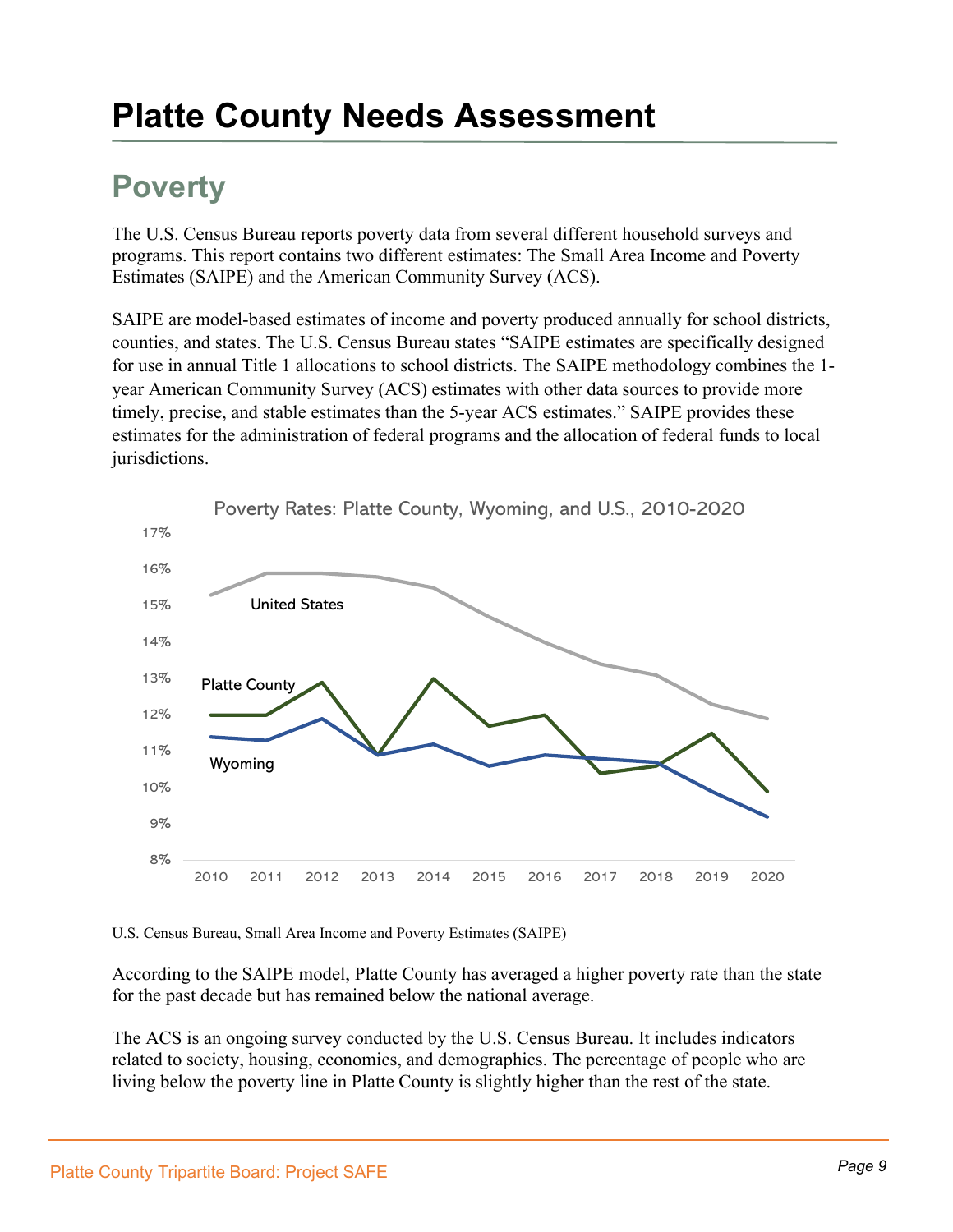*Poverty Rates for Platte County and Wyoming, by Gender, Age, and Race*

|                                               | <b>Platte County</b> | Wyoming |
|-----------------------------------------------|----------------------|---------|
| <b>All population</b>                         | 13.9%                | 11.0%   |
|                                               |                      |         |
| Male                                          | 13.7%                | 9.7%    |
| Female                                        | 14.1%                | 12.3%   |
|                                               |                      |         |
| Under 18 years                                |                      | 12.6%   |
| 18 to 34 years                                |                      | 16.6%   |
| 35 to 64 years                                | 7.6%                 | 7.9%    |
| 65 years and over                             | $9.2\%$              | 8.0%    |
|                                               |                      |         |
| White                                         | 14.2%                | 10.5%   |
| <b>Black or African American</b>              |                      | 15.3%   |
| American Indian or Alaska Native              |                      | 23.8%   |
| Asian                                         |                      | 13.0%   |
| Native Hawaiian and Other Pacific<br>Islander |                      | 8.6%    |
| Some other race                               |                      | 13.4%   |
| Two or more races                             |                      | 14.1%   |
| Hispanic or Latino origin (of any<br>race)    |                      | 19.2%   |
| White alone, not Hispanic or Latino           | 12.8%                | 9.6%    |

#### **Percent below poverty level**

-- Denotes unavailable data due to small sample sizes.

US Census - 2019: ACS 5-Year Estimates

### Perception Data related to Poverty

Participants in the focus groups and interviews talked about the cyclical nature of poverty; poverty prevents people from being able to afford a house and a car, which often prevents their ability to find a better job. Lack of financial resources impacts everything, including housing, food, and childcare. The small communities in Platte County do not always have sufficient resources and services. For instance, transportation was mentioned several times as a barrier. Most communities in Platte County have extremely limited public transportation, if any at all.

More survey participants revealed that accessing medical care and mental health services are difficult *most of the time* or *sometimes*, compared to other responsibilities.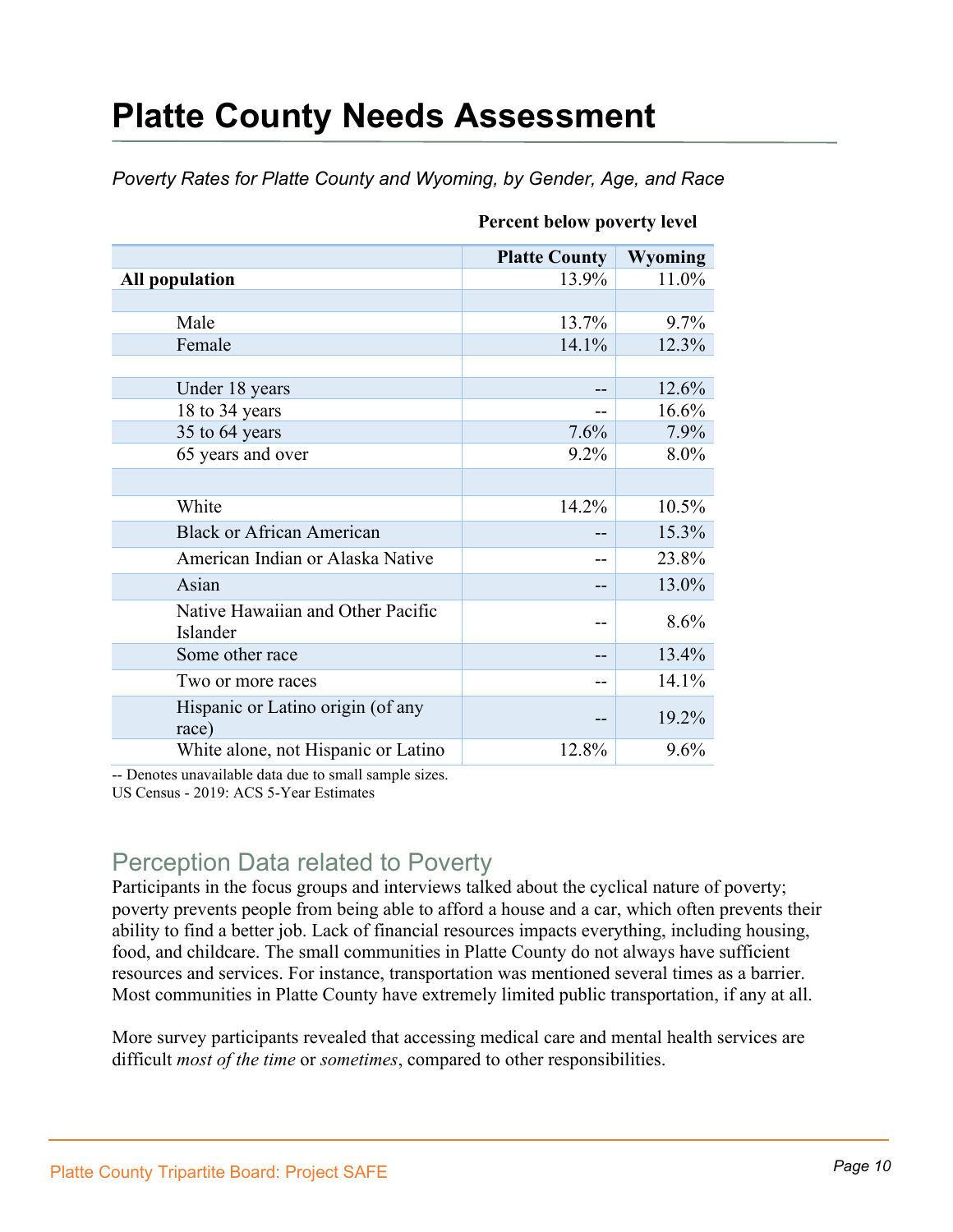Survey Results: Percentage of Respondents Who Reported Things are Difficult for Them



0% 10% 20% 30% 40% 50% 60% 70% 80% 90% 100%

When asked what needs they had, survey respondents ranked *health, civic engagement, and income/assets* above other needs.



Survey Results: Needs of Households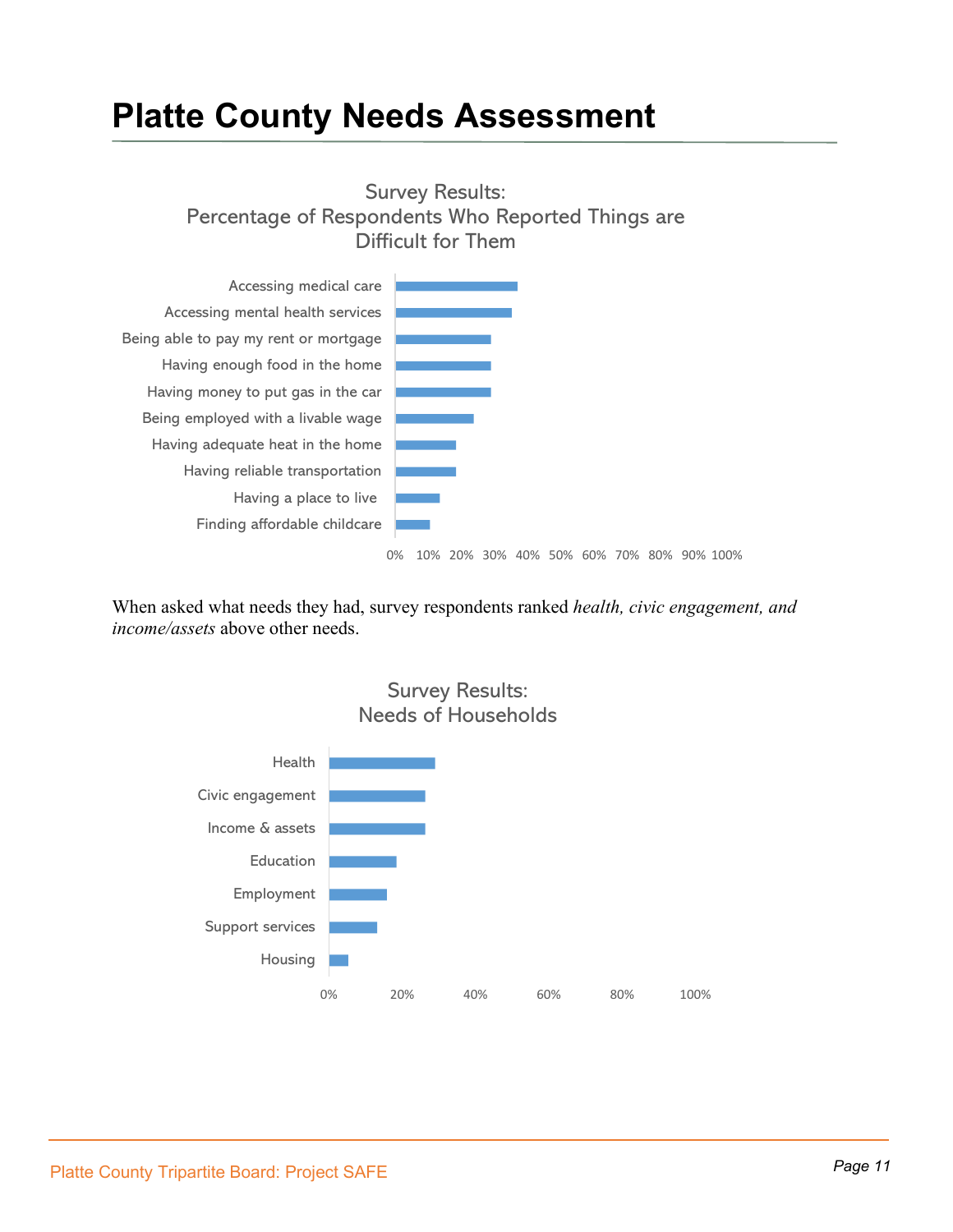### **Employment**

According to the Wyoming Department of Workforce Services, Research and Planning Division, Wyoming's economy is starting to recover from the COVID-19 pandemic. From 3rd quarter 2020 to 3rd quarter 2021, Wyoming gained 8,967 jobs, a 3.4% increase, and total wages increased by \$312,432,093, a 9.8% increase. On the other hand, Platte County's average monthly employment decreased slightly by 0.8%, but wages increased in that same period by 4.5%.



Employment in Platte County, by Quarter, 2020-2021

Wyoming Department of Workforce Services, Research & Planning – Wyoming Quarterly Census of Employment and Wages

The industry that employs the most people in Platte County is the local government. Many industries saw a decrease in the number of employees from  $3<sup>rd</sup>$  quarter 2020 to  $3<sup>rd</sup>$  quarter 2021. The biggest drop (of the top five industries) occurred in the local government; going from a monthly average of 552 employees to 517, a 6.3% decrease. State government and health care/social assistance all saw *increases* in the number of employees.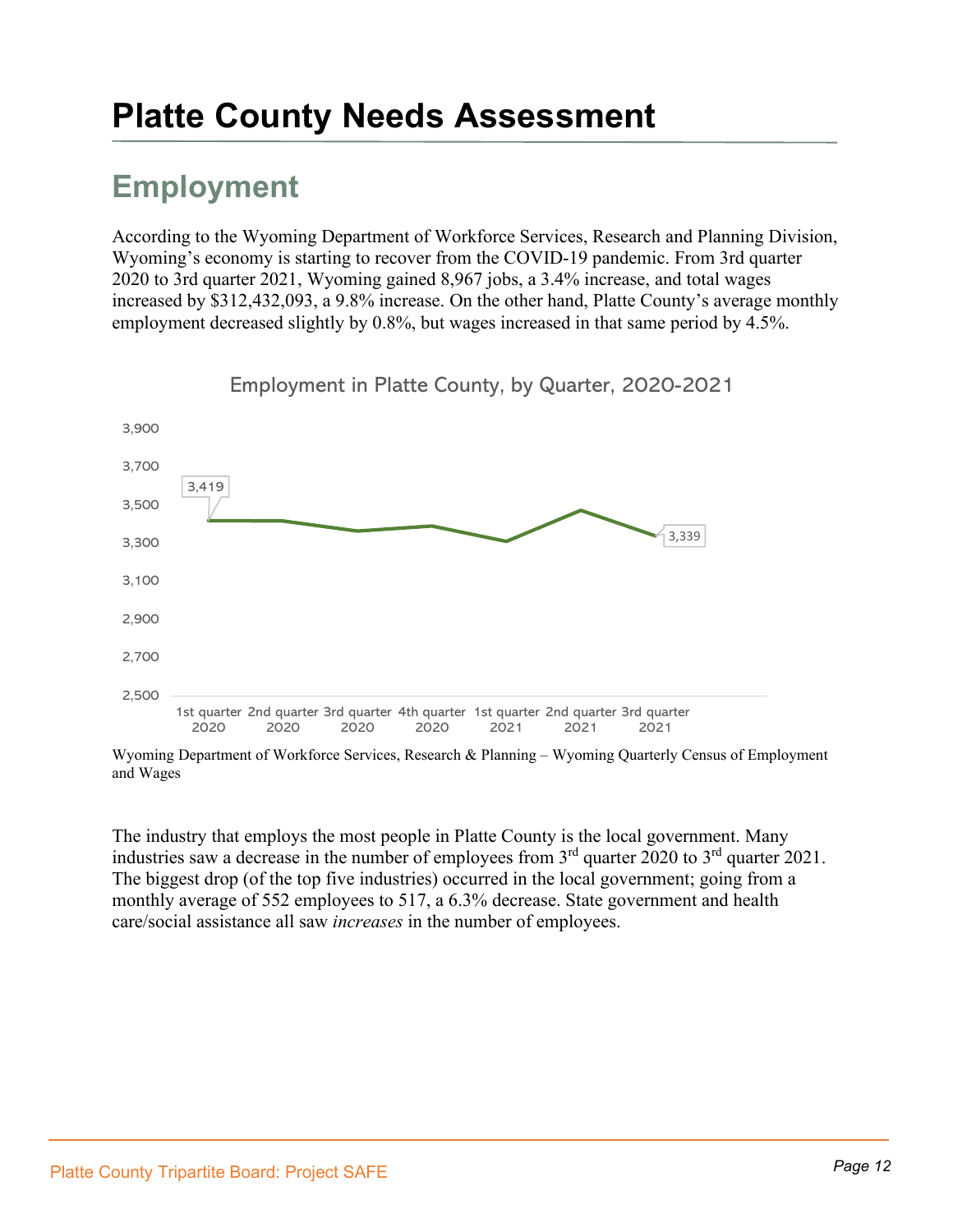Monthly Average Number of Employees in Platte County's Top Five Industries, Q3 2020 & Q3 2021



Wyoming Department of Workforce Services, Research & Planning – Wyoming Quarterly Census of Employment and Wages

Average weekly wages for four of the five top industries in Platte County increased from 3rd quarter 2020 to 3<sup>rd</sup> quarter 2021. Only state government had a slight decrease in wages (from \$905 to \$888).



Wyoming Department of Workforce Services, Research & Planning – Wyoming Quarterly Census of Employment and Wages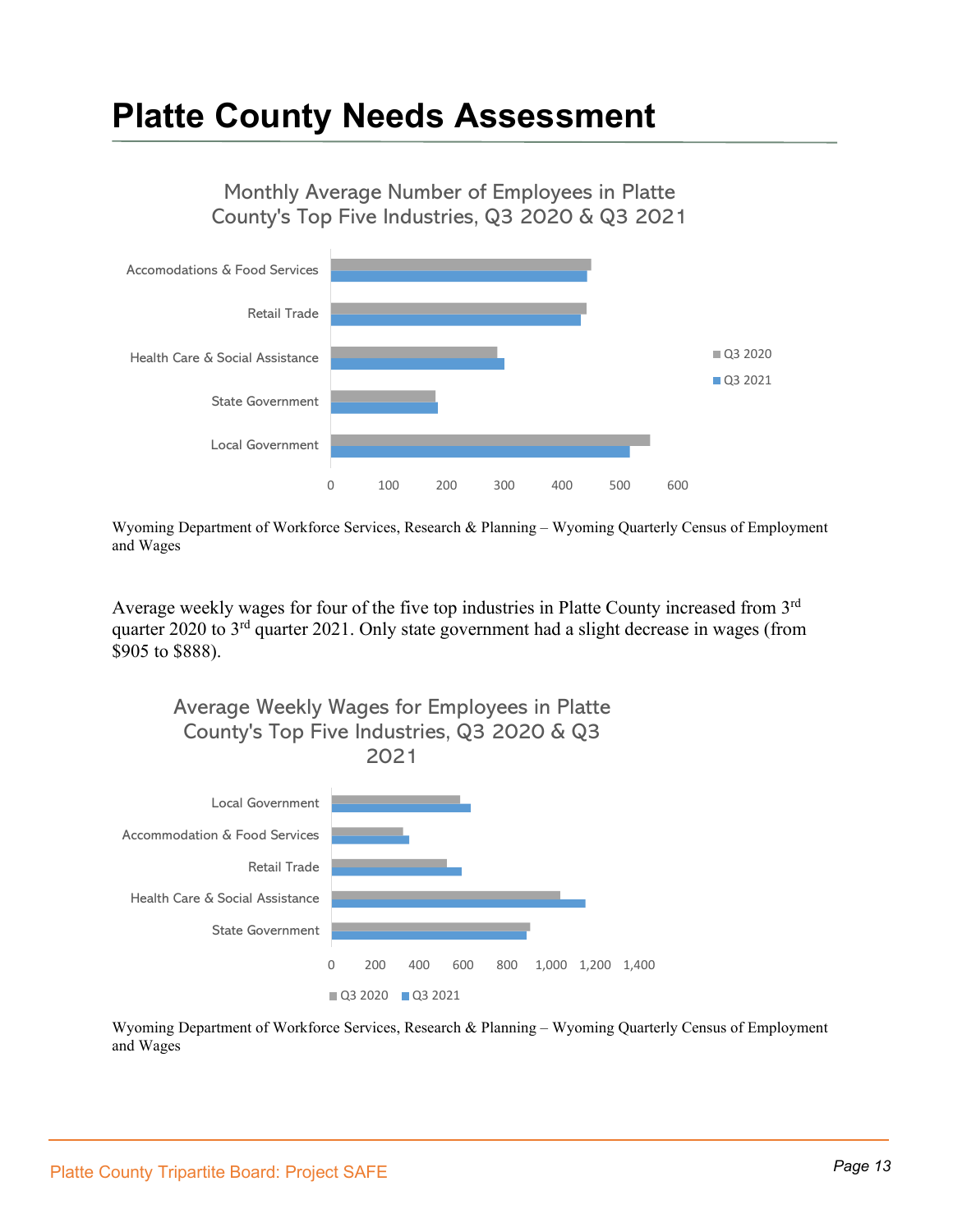According to Geographic Solutions, Inc, within the above industries, the largest *employers* in Platte County include:

- Laramie River Station
- Platte County School Districts
- Covenant Lutheran Church
- Platte County Memorial Hospital

wyomingatwork.com

### Perception Data related to Employment

A top concern for focus group and interview participants was the worker shortage. Many businesses are struggling to find employees. Participants suggested this was due to many reasons including families leaving for better-pay jobs elsewhere, retirement, health concerns related to COVID, and the concern of losing government benefits for a job that pays insufficient wages. One participant looked at the website for Platte County School District #1 and found that they have 16 open positions. There is also a need for more substitute teachers. Recruiting and retaining employees is a significant challenge for industries in Platte County.

Many job opportunities, especially in the smaller communities, are for part-time work and do not offer benefits. Many residents work outside their residential town (sometimes outside the county), making commutes difficult in winter months.

One interviewee discussed the need for more job openings for teens. One suggestion was for the town to hire kids (14 and up) to mow lawns or help the elderly. That way, basic needs are cared for while providing employment for adolescents who could benefit from keeping busy, especially in summer months. Also coordinating services to provide jobs for those who have physical or mental challenges would be mutually beneficial for employers and employees.

Most survey respondents (53%) reported that they have no barriers to employment. Of those who reported barriers to employment, 21% reported *physical health issues*, 21% reported that *pay is too low to support family*, and 18% reported *mental health issues.*

When asked what employment-related needs they have, the most common answer was *more jobs with better pay and benefits.*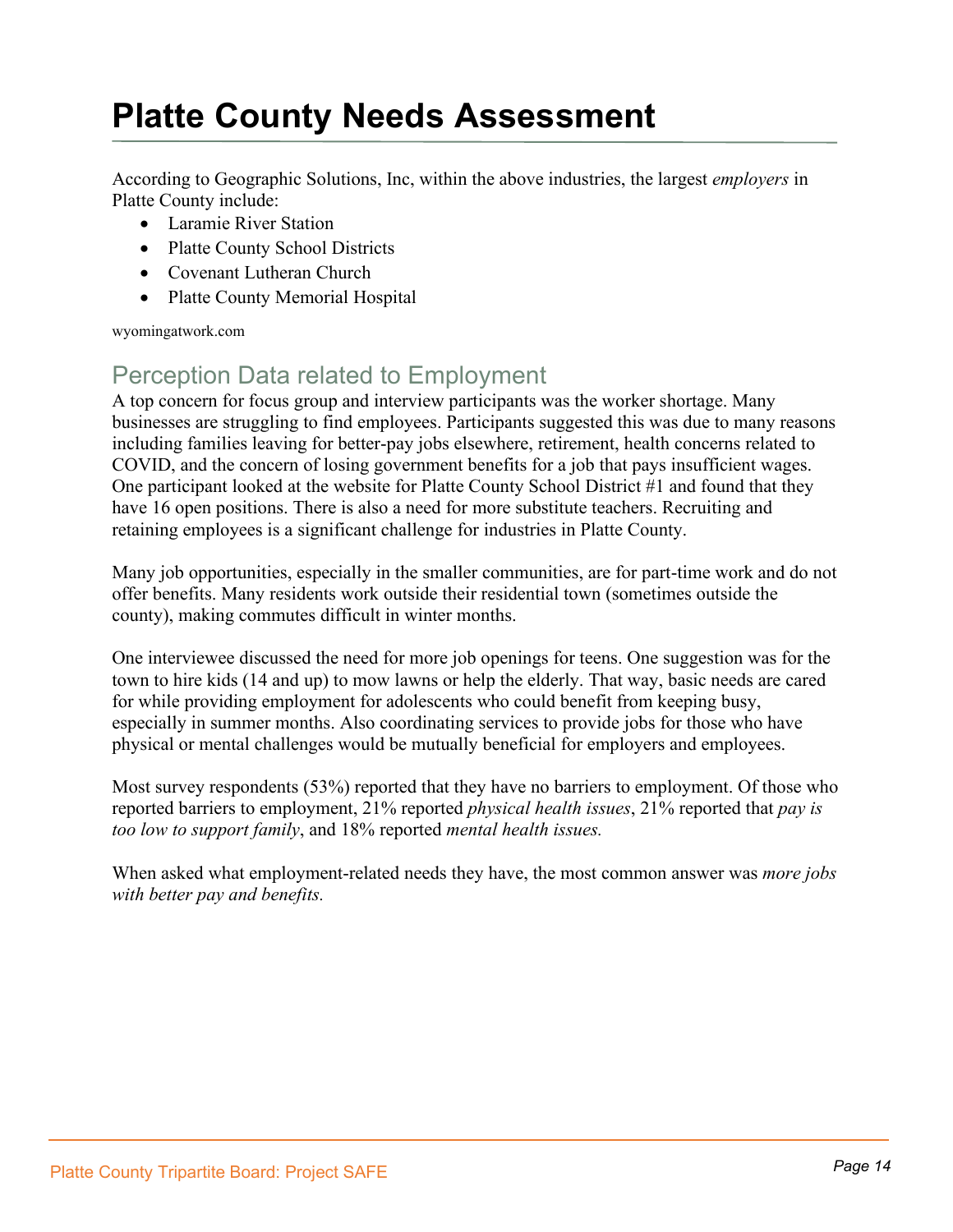### **Unemployment**

As of February 2022, the unemployment rate in Platte County was about the same as the statewide rate (3.8% vs. 3.7%, respectively). The statewide rate has had a continuous decrease since the pandemic-related peak in May 2020. The Platte County rate has been more variable but has generally been lower than the statewide rate.

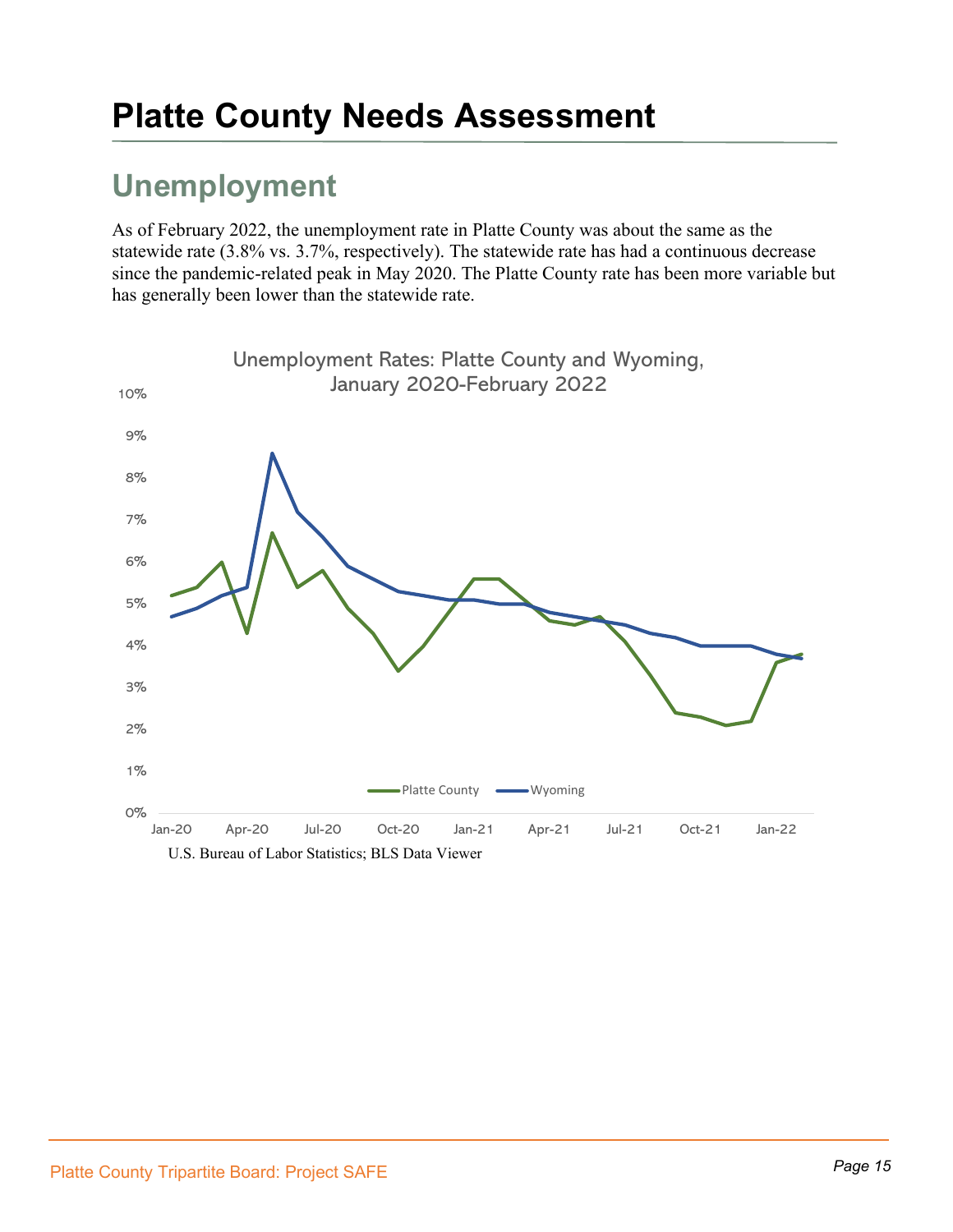### **Housing**

#### **Rentals**

The Wyoming Cost of Living Index (WCLI) produced by the Wyoming Economic Analysis Division reports average rental rates. The average rental rates reported in the WCLI are broken down by specific types of housing. Apartment averages are for two-bedroom, unfurnished units without gas and electric. Houses are two or three-bedroom, single family, and exclude gas and electric. Average rental rates are collected by pulling information from newspapers, online sources, and real estate companies that handle rentals. Income-restricted rentals are not included in the data, nor are any housing units located outside the city limits or in rural parts of the county.

The cost of renting increased in Platte County from the  $2<sup>nd</sup>$  quarter of 2020 to the  $2<sup>nd</sup>$  quarter of 2021. Still, rental costs are lower in Platte County than statewide.



Average Rental Rates, Platte County and Wyoming, 2nd Quarter 2020 vs. 2nd Quarter 2021

Wyoming Cost of Living Index - 4th Quarter of 2020 – Average Rental Rates 4Q20 & 4Q19 Wyoming Economic Analysis Division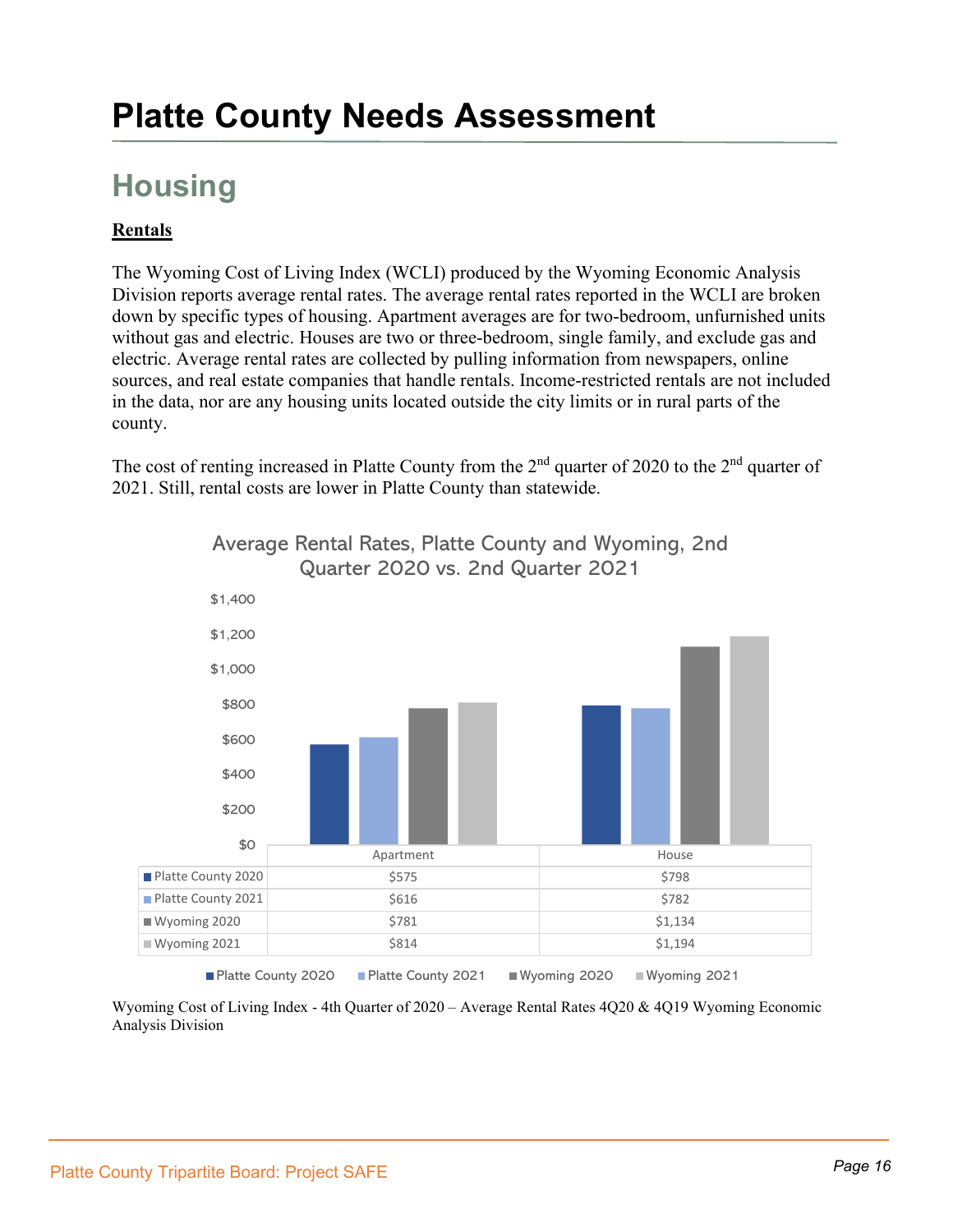#### **Housing Cost Burdened**

Households that spend more than 30% of their income on housing are termed "housing cost burdened." If you are renting, this percentage includes utilities. According to the US Census, American Community Survey 2019 5-Year Estimate: 40.3% of renters and 20.3% of homeowners in Platte County are housing cost burdened.

According to the website directory of the Wyoming Community Development Authority (WCDA), there are five (5) properties of various types of affordable housing currently in Platte County.

Multi-Family Housing

- Rock Creek Apartments 12 units
- Platte Manor Apartments 18 units
- M & A Properties  $-13$  units

Senior Housing

• Platte County Apartments – 28 units

Special Needs Housing

• Project Safe

#### **Home Ownership**

The *average* sales price for homes in Platte County is less than the rest of Wyoming. Additionally, the *median* cost of homes is lower in Platte County. This suggests that Platte County has a lower proportion of higher-end homes and a greater proportion of lower-value homes. In fact, 21.5% of owner-occupied units in Platte County are valued at \$300,000 or more, compared to 30.9% of these units in Wyoming. Overall, the median home value in Platte County is \$188,500, compared to the Wyoming median home value of \$220,500 (ACS 2019 5-Year Estimates). On the other hand, the *average* sales price of existing, detached, single-family homes in Platte County was \$189,623 in 2019. This represented a 11.7% increase from the previous year. Wyoming's average was \$320,317, a change of -1.68% over the previous year (Wyoming Community Development Authority, 2021).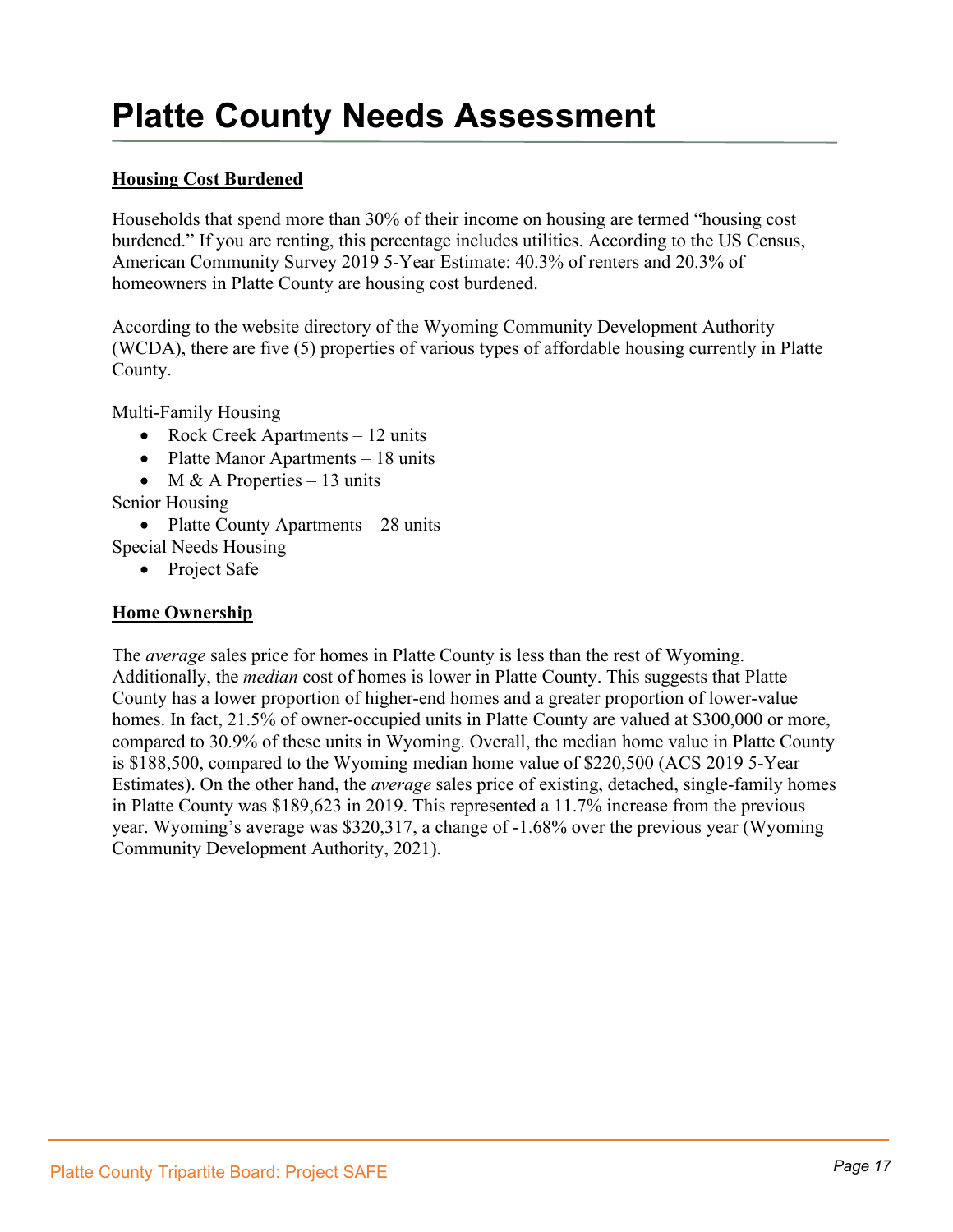

Wyoming Department of Revenue, Wyoming Community Development Authority, County Profile (Final Report March 5, 2021)

The number of home sales has increased in the past few years in Platte County, from a low of 13 in 2013 to a high of 100 in 2018.



Wyoming Department of Revenue, Wyoming Community Development Authority, County Profile (Final Report March 5, 2021)

Of the 3,013 owner-occupied units, 1,504 have a mortgage. The monthly owner cost median is \$1,279 (ACS 2019 5-Year Estimates). The US Census includes the sum of payment for mortgages, real estate taxes, various insurances, utilities, fuels, mobile home costs, and condominium fees in the monthly owner cost calculation.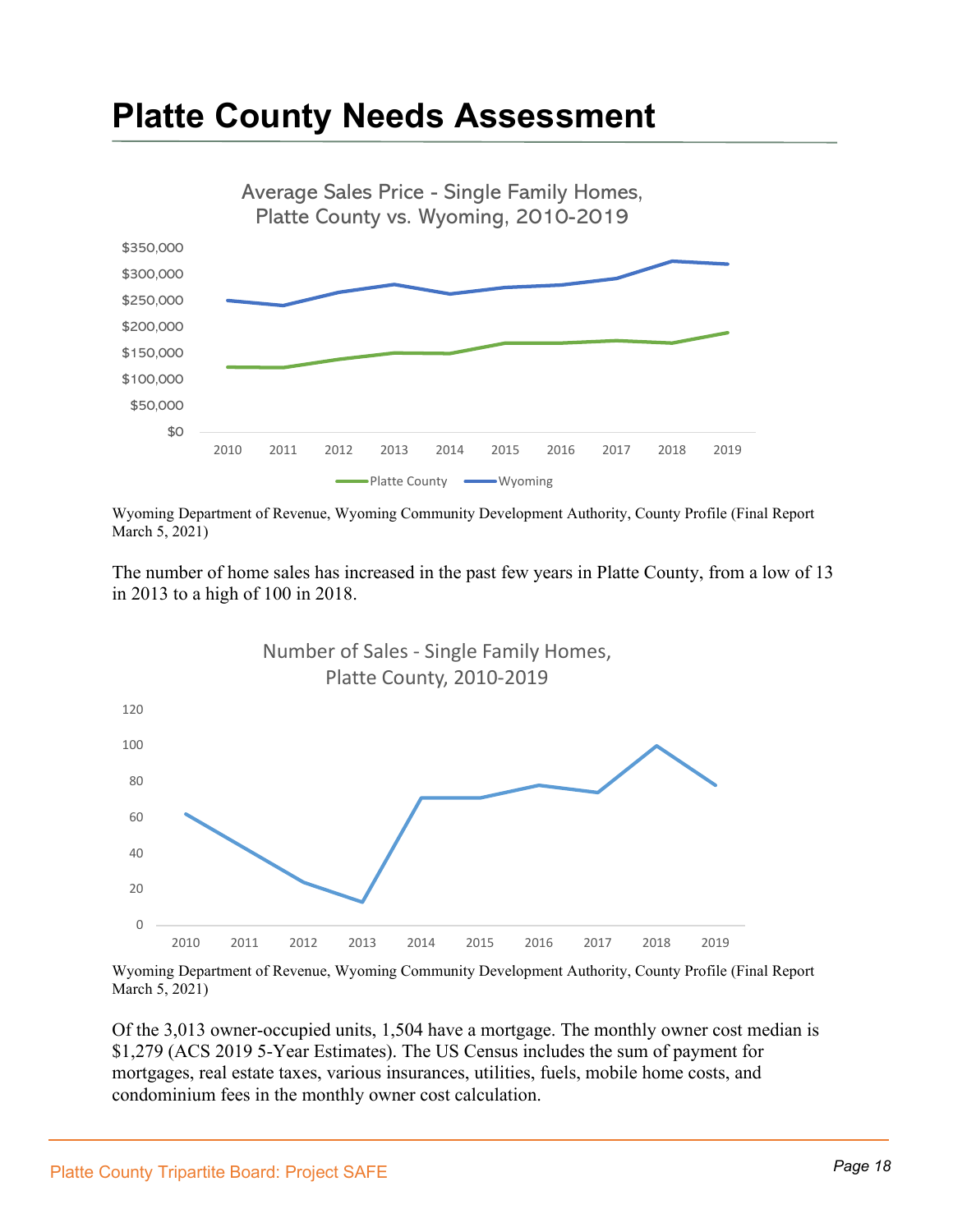### Perception Data related to Housing

Housing was a major theme in the focus groups and interviews. Almost everyone mentioned that the availability of affordable, good housing is a major problem in the county. When housing prices are high, those who are lower income cannot afford a good home and sometimes end up with unsafe living conditions. Representatives from the school district mentioned that they know a few homeless youth, living in a camper and they are seeing a trend of more people living in RVs.

In the lake town of Glendo, the population soars in summer months, driving housing prices very high. In Glendo and other communities within Platte County, affordable housing is really hard to find and difficult to rent because of the high demand. Most communities have some low-income housing, but they are currently at capacity and they need more.

Focus group members talked about the need for emergency shelter, transitional housing, and long-term shelter in all communities.

Financial assistance for home repairs appears to be a need as well. Of survey respondents who experienced housing problems, 33% reported they *cannot afford to make need repairs on [their] home.* Similarly, 28% of respondents reported that they need *more programs to provide free home repair.* Other common answers included *more affordable housing* and *more income-based rental housing for those who are disabled or elderly* (both at 17%).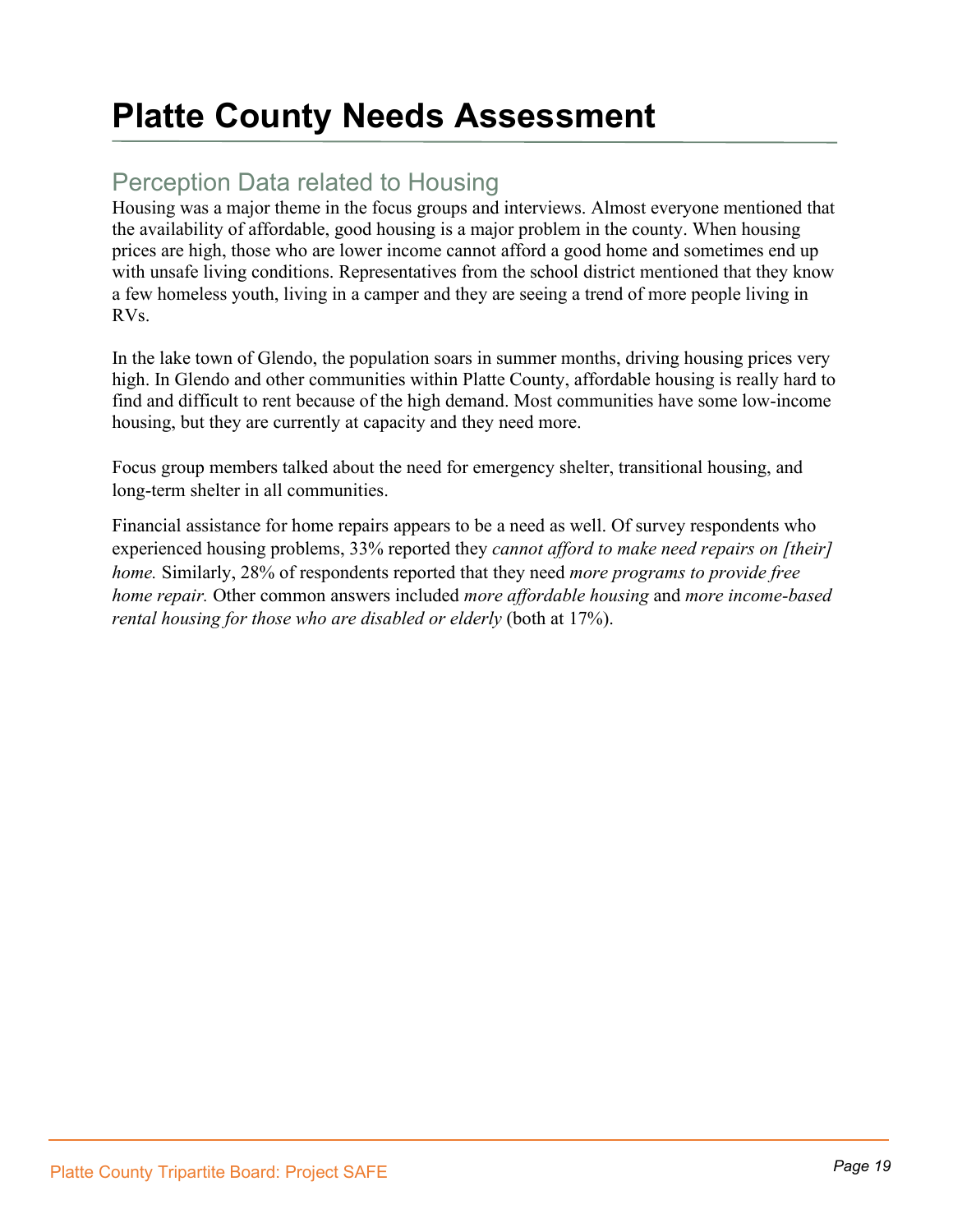### **Education**

#### Platte County School District #1

There were 85 students in the 2020-2021 cohort. A cohort year is a group of students expected to graduate on time (4 years) at the end of the same school year. Of the 85 students, 68 graduated for an 80% graduation rate. A further breakdown is given in the table below.

#### **Platte County District #1 Graduation Rates – 2020-21 Cohort**

|                     | <b>Platte County #1</b> | <b>Statewide</b> |
|---------------------|-------------------------|------------------|
| <b>All Students</b> | 80.0%                   | 82.4%            |
| Male                | 72.5%                   | 85.9%            |
| Female              | 86.7%                   | 79.3%            |
| Lunch Eligible*     | 75.0%                   | 70.1%            |

\**Students who qualified for free or reduced lunch*  Wyoming Department of Education

| <b>All Students</b>          | <b>Graduation Rate</b> | Total # of Students |
|------------------------------|------------------------|---------------------|
|                              |                        | in Cohort           |
| <b>Wheatland High School</b> | 83.6%                  | 67                  |
| <b>Peak High School</b>      | 61.5%                  | 13                  |
| <b>Chugwater High School</b> | 66.7%                  |                     |
| <b>Glendo High School</b>    | 100.0%                 |                     |

Wyoming Department of Education

#### Platte County School District #2

There were 13 students in the 2020-2021 cohort. A cohort year is a group of students expected to graduate on time (4 years) at the end of the same school year. Of the 13 students, 12 graduated for an 92.3% graduation rate. A further breakdown is given in the table below.

#### **Platte County District #2 Graduation Rates – 2020-21 Cohort**

|                     | <b>Platte County #2</b> | <b>Statewide</b> |
|---------------------|-------------------------|------------------|
| <b>All Students</b> | $92.3\%$                | 82.4%            |
| Male                | 100.0%                  | 85.9%            |
| <b>Female</b>       | 88.9%                   | 79.3%            |
| Lunch Eligible*     | 87.5%                   | $70.1\%$         |

\**Students who qualified for free or reduced lunch*  Wyoming Department of Education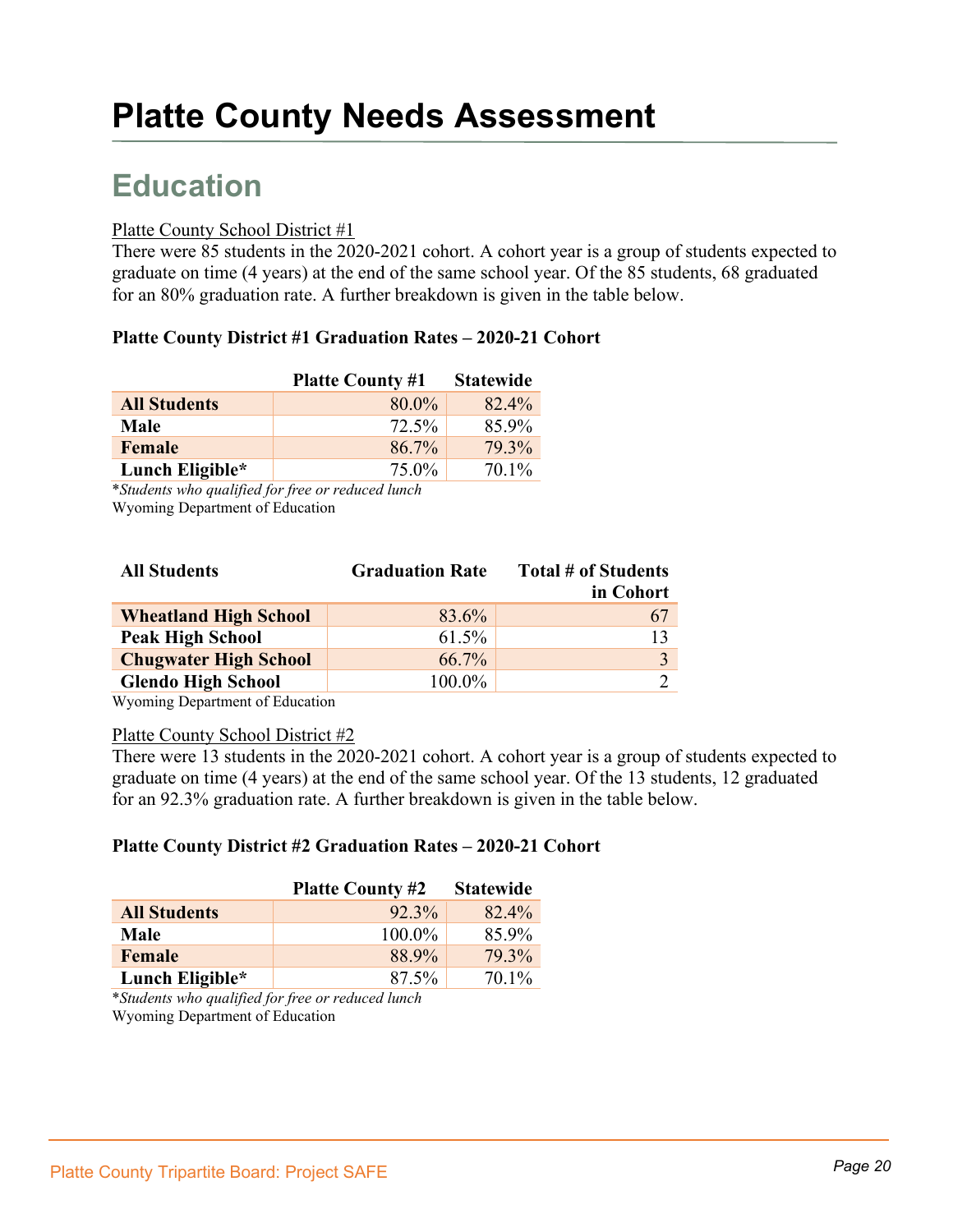| <b>All Students</b>                           | <b>Graduation Rate</b> | Total # of Students<br>in Cohort |
|-----------------------------------------------|------------------------|----------------------------------|
| <b>Guernsey Sunrise High</b><br><b>School</b> | 92.3%                  |                                  |
| $W_{\ell}$ in a privilege                     |                        |                                  |

Wyoming Department of Education

#### **Education Attainment**

Education attainment refers to the highest level of education that an individual has completed. This is different from the level of school the individual is attending. The table below provides the educational attainment levels and percentages for Platte County residents over 25 years old.

#### **Educational Attainment - 25 years and over**

| Percent |
|---------|
|         |
| $6.8\%$ |
| 38.3%   |
|         |
| 20.9%   |
| 11.2%   |
| 20.7%   |
|         |

U.S. Census Bureau – 2019: ACS 5-Year Estimates

### Perception Data related to Education

Almost every town in Platte County has a K-12 school, although some of them are quite small. One issue with the education system goes back to the employment problem—school administrators are having a difficult time finding qualified employees who live in town or are willing to commute. For those who do work in the smaller schools, like Glendo, longevity is a concern because administrators and teachers alike move on to bigger schools after a few years. The Glendo school is also at risk of closing every year, causing concern for parents and staff.

Focus group participants discussed the idea of focusing on vocational and technical programs to replace tradespeople who are retiring. They have a need for electricians, plumbers, and mechanics. Participants expressed concern over poor student graduation rates, student success milestones, and college/career readiness.

Guernsey, Chugwater, Glendo, and Wheatland all offer preschool, and some are relatively new programs. Participants reported those programs are going well. Higher education is only offered in other towns or online. Participants did speak to the need of higher ed outreach from places like Eastern Wyoming College in Torrington (Goshen County).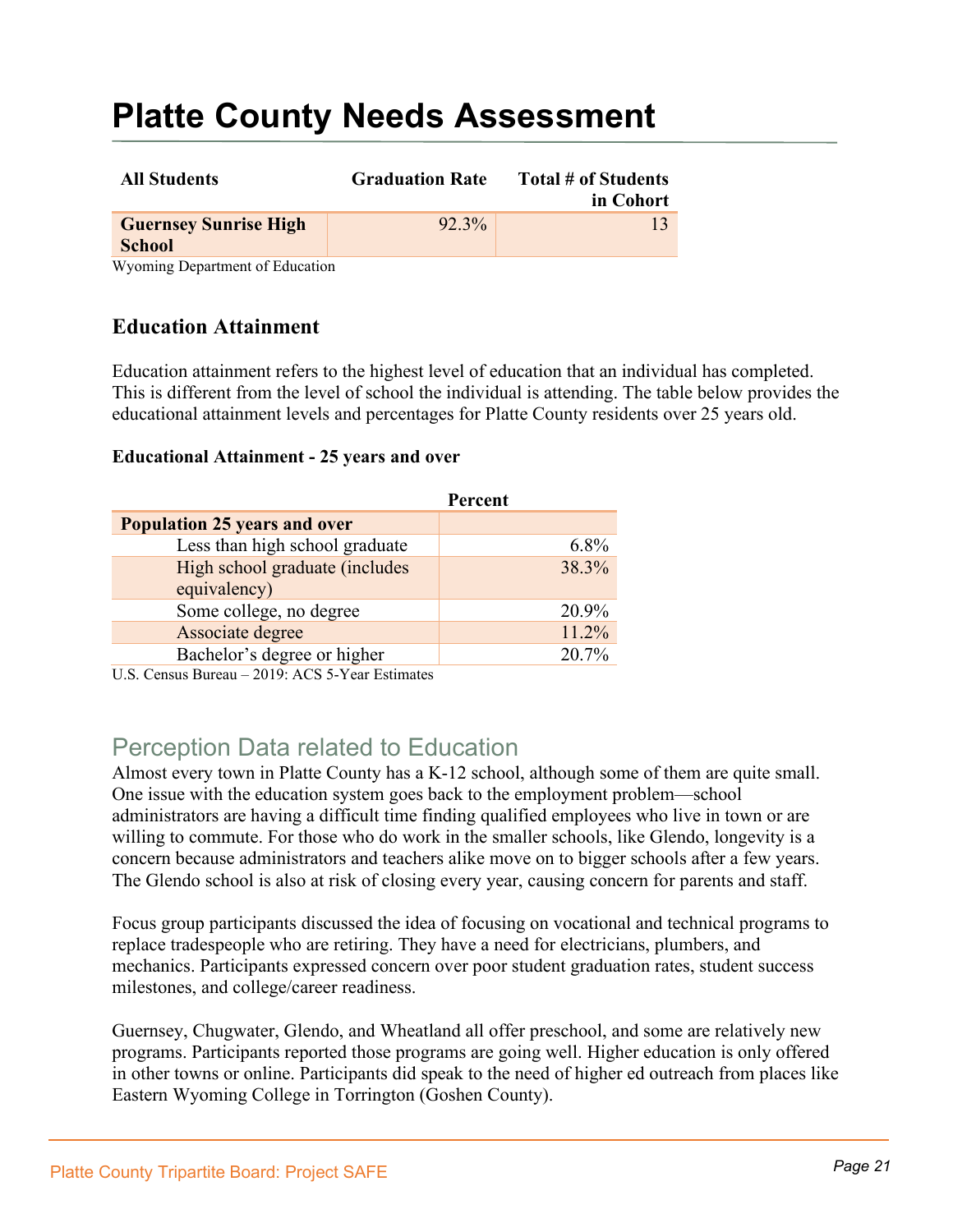One interview participant saw a need for more consistent contact with students, especially through the summer. Many low-income students are in need of educational and social support. For many students, school serves as a lifeline providing daily meals and consistent structure.

### **Early Childhood Education and Childcare**

There are three different licensing categories in Wyoming:

- Child Care Center Care provided for 16 or more children
- Family Child Care Center Care provided in a residential or commercial structure for no more than 15 children
- Family Child Care Home Care provided in the provider's own home for up to 10 children

#### **In Platte County, there are only 4 licensed childcare providers.**

- Piccadilly Play School LLC
- Platte County Daycare/Kids Kastle
- Wyoming Child & Family Development Wheatland Early Childhood Center
- Wyoming Child & Family Development Guernsey Early Childhood Center

Statewide Training and Resources Center (STARS)

It is important to note that Child Care Centers can be operating as a preschool and may only be offering limited hours.

### Perception Data related to Childcare

Childcare was a concern for focus group and interview participants. They reported a lack of childcare options, especially for infants under the age of 1. Childcare is also quite expensive for many families. The cost of childcare often exceeds wages earned at entry-level jobs, making it impossible for parents to work.

Participants from every town talked about the need for more youth activities to keep kids occupied year-round. Besides school and some limited extracurricular offerings, there is not a lot of things for kids to do. Communities need an activity center or recreation center with organized summer programs.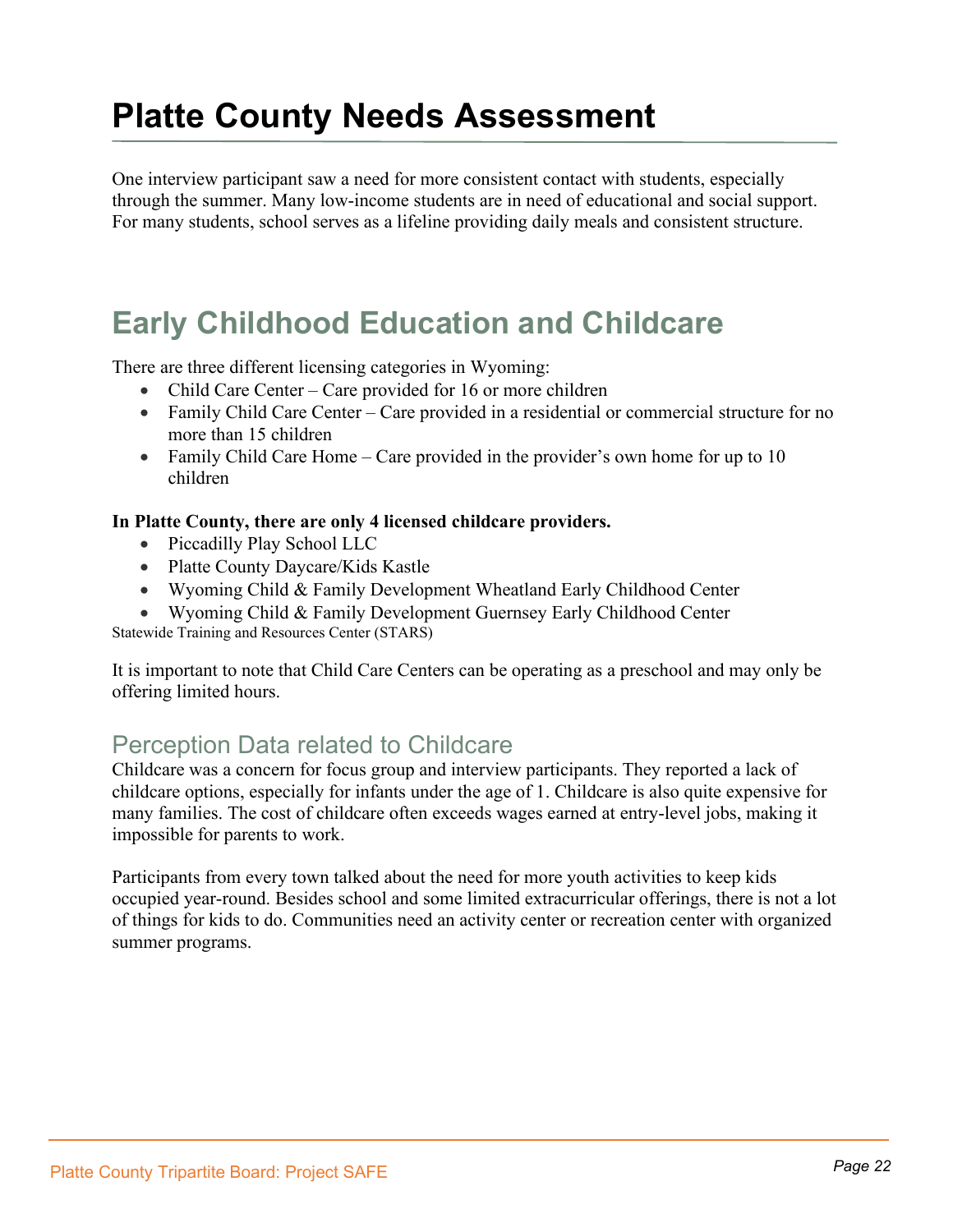### **Income**

In 2019, the median household income in Platte County was lower than Wyoming and the United States.

| Area                 | <b>Median Household Income</b> |
|----------------------|--------------------------------|
| <b>Platte County</b> | \$50,903                       |
| Wyoming              | \$65,003                       |
| <b>United States</b> | \$65,712                       |

U.S. Census Bureau – 2019: ACS 5-Year Estimates

Platte County's median household income is currently below the United States and Wyoming; while it has fluctuated the last 10 years, it has stayed below the state and national medians.

Median Household Income, Platte County, Wyoming, and U.S.,



U.S. Census Bureau: ACS 5-Year Estimates from 2010 to 2019

### Perception Data related to Income

Focus group participants discussed the need for financial literacy and budgeting classes. Ultimately, poverty comes down to a lack of resources, primarily income. The Emergency Rental Assistance Program (ERAP) has been a godsend to several residents in Platte County. The program has processed more than 100 applications. This has helped relieve some of the financial strains.

When asked what financial-related needs they have, survey respondents most often reported *more access to low interested loans* (20%), *information on how to access free credit counseling* (14%), and *more information on how to access financial resources* (14%).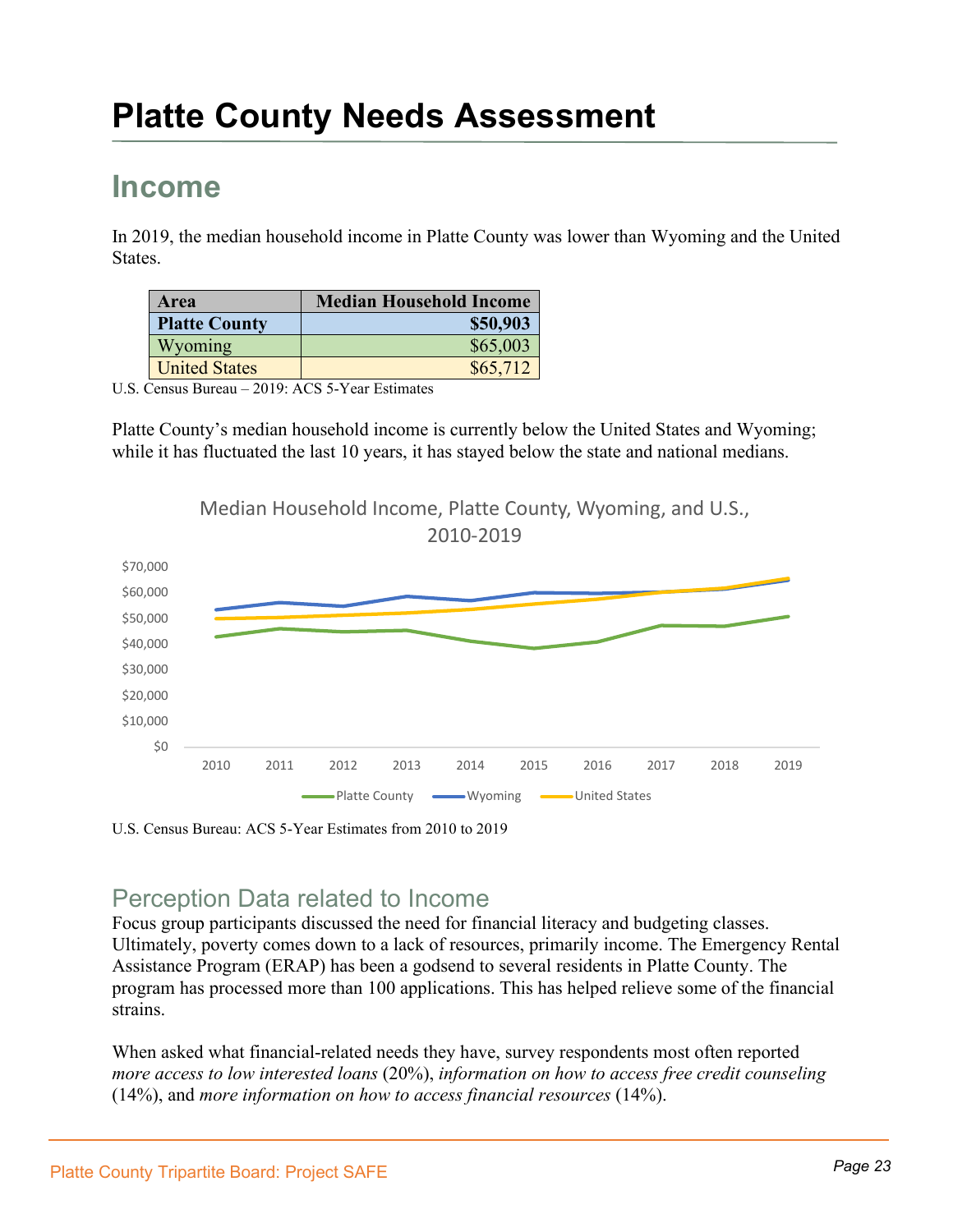### **Health and Social/Behavioral Development**

The Wyoming Facility Directory, produced by the Wyoming Department of Health, listed the following licensed health facilities in Platte County:

- Platte County Legacy Home Assisted Living
- Platte County Memorial Hospital
- Platte County Home Care
- Register Cliff Rural Health Clinic

#### **Health Rankings**

For this Community Needs Assessment Report, the County Health Rankings & Roadmaps (CHR&R) program is being used as the primary source of information. CHR&R is a collaboration between the Robert Wood Johnson Foundation and the University of Wisconsin Population Health Institute. As stated on their website, "CHR&R program provides data, evidence, guidance, and examples to build awareness of the multiple factors that influence health and support community leaders working to improve health and increase health equity." The county rankings provide a measurement of the overall health of each county in the United States. They also evaluate different measures that impact future health of communities. For example, high school graduation rates, access to healthy foods, rates of smoking, children in poverty, and teen births.

#### Health Outcomes

The overall rankings in health outcomes represent how healthy counties are within the state. Health outcomes are measured by length and quality of life. The healthiest county in the state is ranked #1 (currently Teton County). Platte County ranked 14 out of the 23 counties in overall health outcomes, landing it in the lower 25-50% of counties in Wyoming.

Length of life is measured by premature death which is years of life lost before age 75. In looking at Length of Life, Platte County ranked 20 out of the 23 counties. Years of Potential Life Lost is used to measure the rate and distribution of premature mortality.

The other component of Health Outcomes is Quality of Life. This is measured by the percentage of adults reporting poor or fair health, poor physical health days and poor mental health days. In addition, low birthweight is factored in. This data is provided by National Vital Statistics System. Births are counted in the county corresponding to the mother's address on the child's birth certificate, not the county the child was born. In looking at Quality of Life, Platte County ranks 10 out of the 23 counties.

#### Health Factors

Health Factors are the things that people can change to improve health for all. The ranks are based on four types of measures: health behaviors, clinical care, social and economic factors, and physical environment. Overall, Platte County ranked 16 in Health Factors. The four components and their rankings for Platte County are outlined below.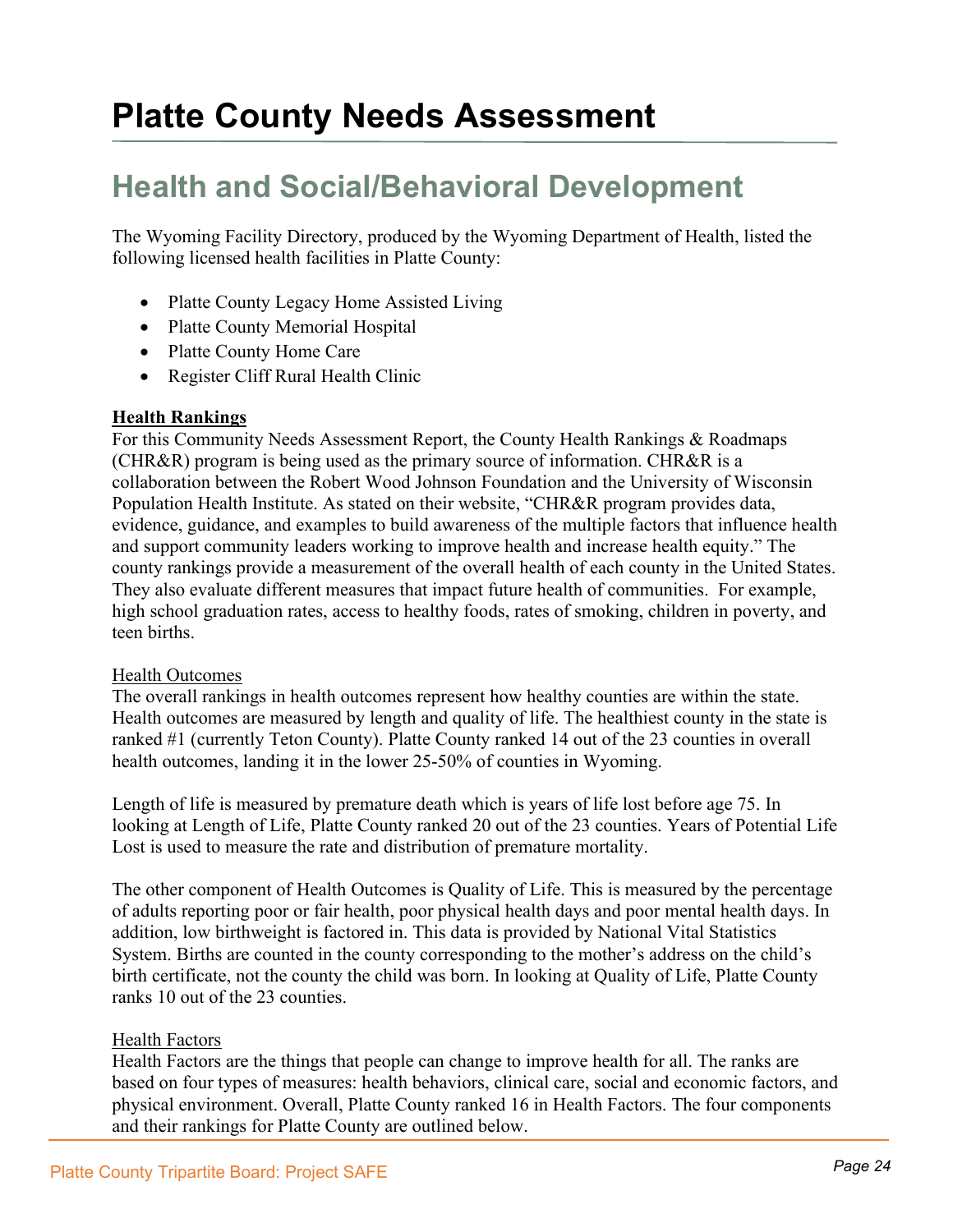Health Behaviors – Platte County ranked 11 out of the 23 counties. The areas to explore for improvement include:

- Adult obesity  $(29\%)$
- Excessive drinking  $(21\%)$ 
	- o Alcohol-impaired driving deaths (34%)
- Physical inactivity  $(22%)$
- Adult smoking (20%)

Clinical Care – Platte County ranked 19 out of the 23 counties. An area of strength was *uninsured* and *dentists*. One area to explore for improvement:

- Primary care physicians
- Preventable hospital stays

Social & Economic Factors – Platte County ranked 16 out of the 23 counties with no areas to explore for improvement

Physical Environment – Platte County ranked 6 out of the 23 counties. An area of strength was *air pollution – particulate matter.*

#### **Health Insurance**

According to the US Census Small Area Health Insurance Estimates (SAHIE) for 2019, 15.0% of the Platte County population under 65 years old are uninsured.

### Perception Data related to Health and Social/Behavioral

#### **Development**

When it comes to health, focus group and interview participants talked about the need to travel for medical care. Wheatland does have a hospital that is a good size for the size of the town, but residents still need to travel for any specialty care. Traveling for medical care is particularly hard on seniors. Finding qualified employees for the hospital is also a major concern and relying on travel nurses has proven to be quite expensive.

Poor access to healthcare particularly affects veterans. The closest Veteran Affairs facility is in Cheyenne and veterans with high needs (e.g., dialysis, oxygen, diabetes management) need to travel to Cheyenne for care. One person suggested having a VA representative travel to Platte County on a regular basis to assist with these needs.

Platte County has an aging population with higher medical needs. They need nutritional services, counseling, and social support. They are often on fixed incomes and do not have the ability to pay for these services, even if they were available.

Other concerns for participants were the number of uninsured and underinsured people in the county, the language barrier for Spanish-speaking residents, and communicating public health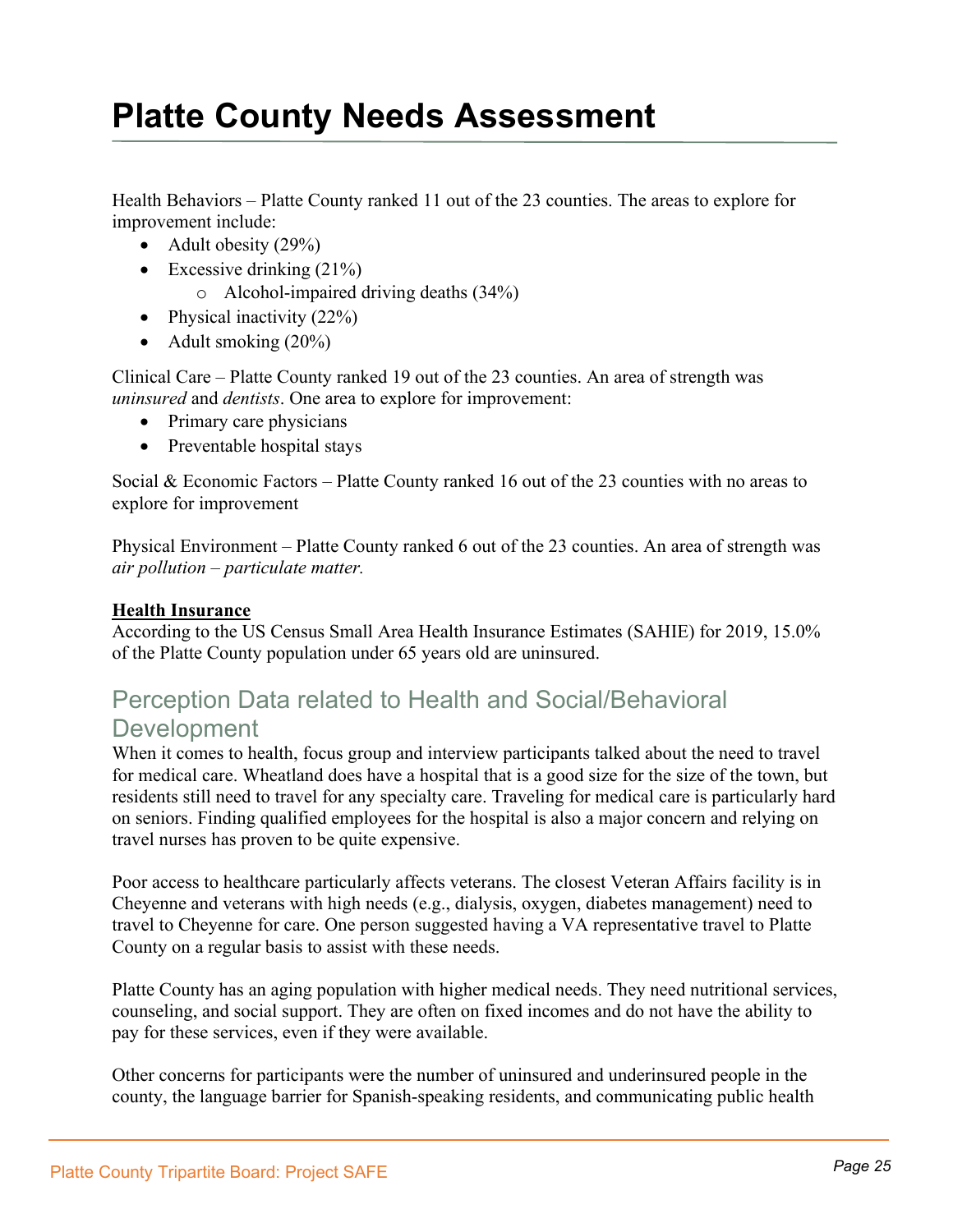messages. Trying to communicate from Wheatland to the smaller towns in the county about the pandemic has been challenging.

Mental health services are extremely scarce in Platte County. The few providers in the county are at capacity and not taking new clients. There are no inpatient care options in Platte County. In fact, inpatient beds are scarce throughout the state. Representatives from the smaller towns (Guernsey, Chugwater) mentioned that the schools have counselors, but they are quite busy and only available to students. Participants suggested that some mental health providers from nearby towns might be able to travel to Glendo or Chugwater to see clients and help fill the gap of mental health services.

Survey respondents reported that they have a need to receive *help with health eating habits*  (22%) and *more mental health help for youth* (19%).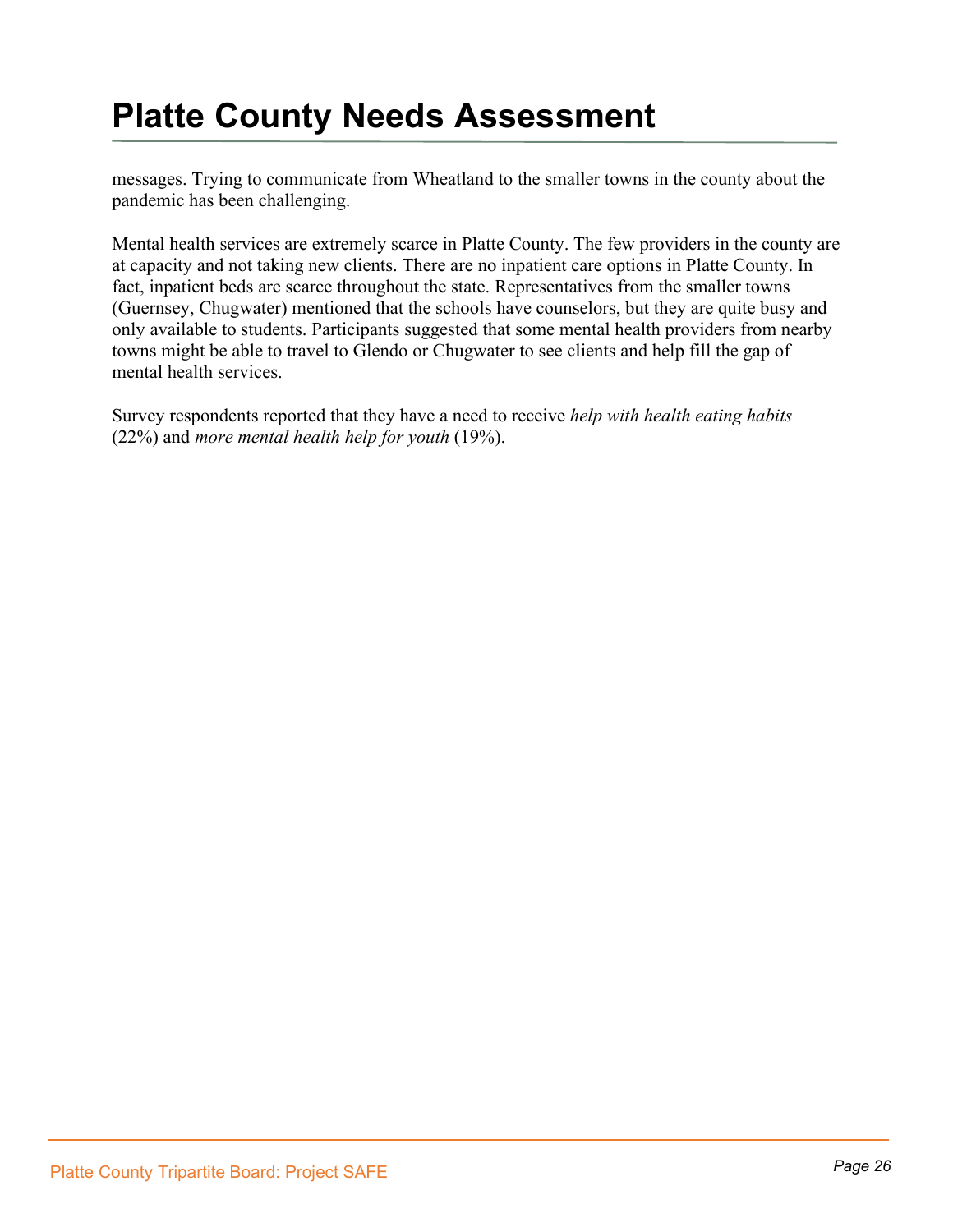### **Food Insecurity**

Feeding America, the nation's largest domestic hunger-relief organization, defines food insecurity as follows:

Food insecurity refers to the USDA's measure of lack of access to enough food for an active healthy life for all household members and limited or uncertain availability of nutritionally adequate foods. Food-insecure households are not necessarily food insecure all the time. Food insecurity may reflect a household's need to make trade-offs between important basic needs, such as housing or medical bills, and purchasing nutritionally adequate foods.

According to Feeding America, the Platte County food insecurity rate in 2019 (before COVID-19) was 13.6% or an estimated 1,170 people. Feeding America has released data on how food insecurity may have increased in 2020 due to COVID-19. The projected overall food insecurity rate for Platte County goes up to 15.2% in 2020 and 14.4% in 2021.

Prior to the pandemic, the child food insecurity rate was 19.9% or 310 children. The projected child food insecurity rate for 2020 is 22.6% and 20.9% in 2021.

For comparison, in 2019, Wyoming's overall food insecurity rate was 11.7%. The child food insecurity rate was 14.4%.

Of the estimated 1,170 food insecure individuals:

- 44% are below 130% poverty and qualify for SNAP, free lunch meals, WIC.
- 16% are between 130% and 185% poverty and qualify for WIC and reduced-price school meals.
- The remaining 40% do not qualify for federal programs

*Map the Meal Gap 2021.* Feeding America, 2021.

Food costs in Platte County are slightly lower than the statewide average. Based on the Wyoming Comparative Cost of Living Index for 2<sup>nd</sup> Quarter of 2021, Platte County's index for food was 96. The statewide average is 100.

The Supplemental Nutrition Assistance Program (SNAP) provides monthly benefits that help low-income households buy the food they need for good health. According to the Wyoming Department of Family Services, for most households SNAP funds account for only a portion of their food budget. They must also use their own funds to ensure they have enough food for the month. According to the U.S. Census, 2019 ACS 5-Year Estimates, only 427 (~5.0%) of households in Platte County participate in SNAP.

According to Wyoming Department of Education data for 2019-2020 data: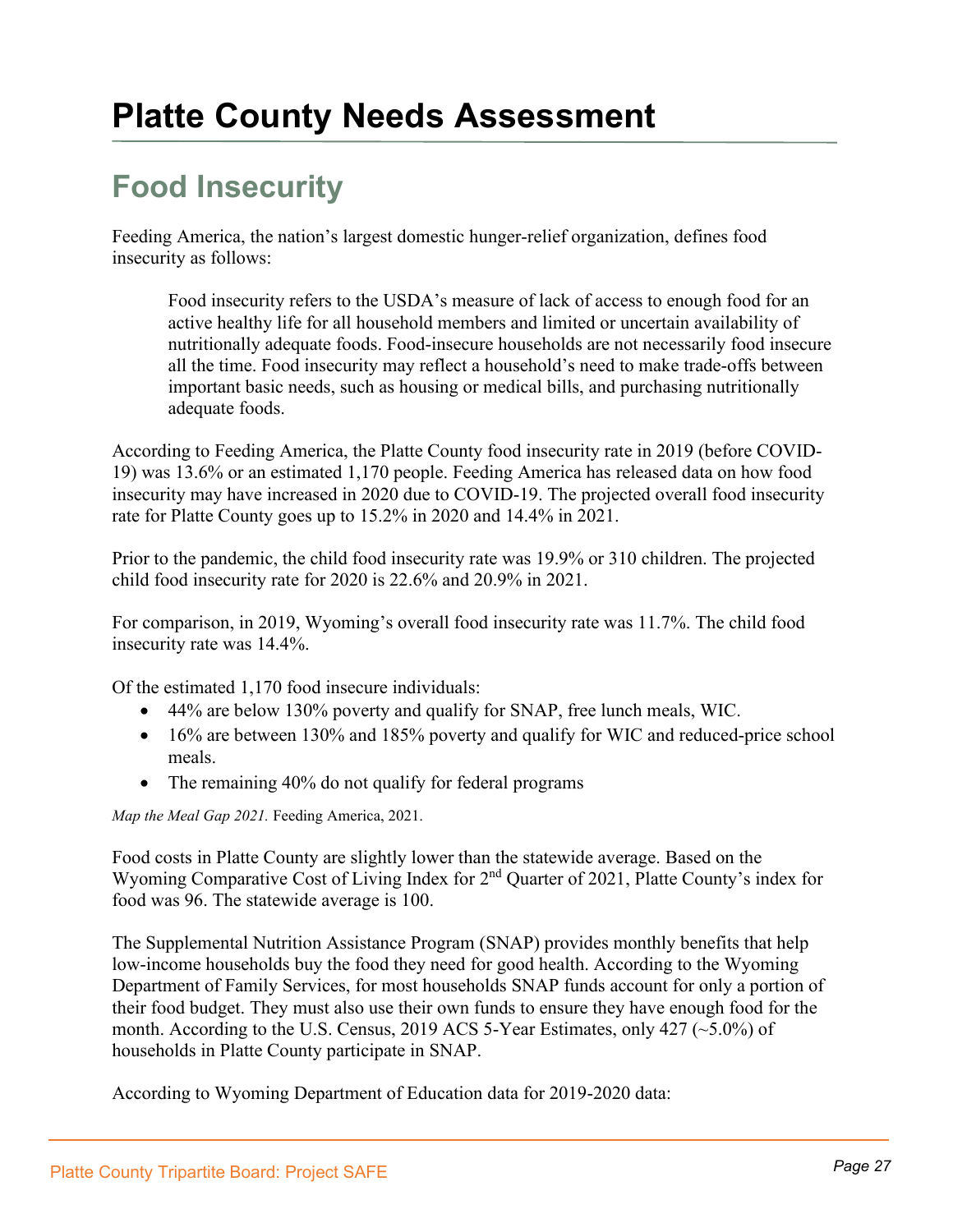- 29.39% of students enrolled in Platte County School District #1 are eligible for free lunch. 6.52% are eligible for reduced lunch.
- 27.13% of students enrolled in Platte County School District #2 are eligible for free lunch. 14.17% are eligible for reduced lunch.

According to the Wyoming Hunger Initiative website, the food pantries in Platte County include the Guernsey Community Food Bank, Platte County Commodities, Wheatland United Church of Christ Food Pantry, and Services for Seniors

### Perception Data related to Food Insecurity

Stakeholders expressed concern over the high food prices. Wheatland does have a food bank, but it does run low on food, especially over the holidays. Chugwater does not have a grocery store. Focus group participants did mention the farmer's market in Wheatland in the summer. It is wonderful to purchase directly from the farmers. Overall, the cost and consistent access to nutritious food is a concern for Platte County residents.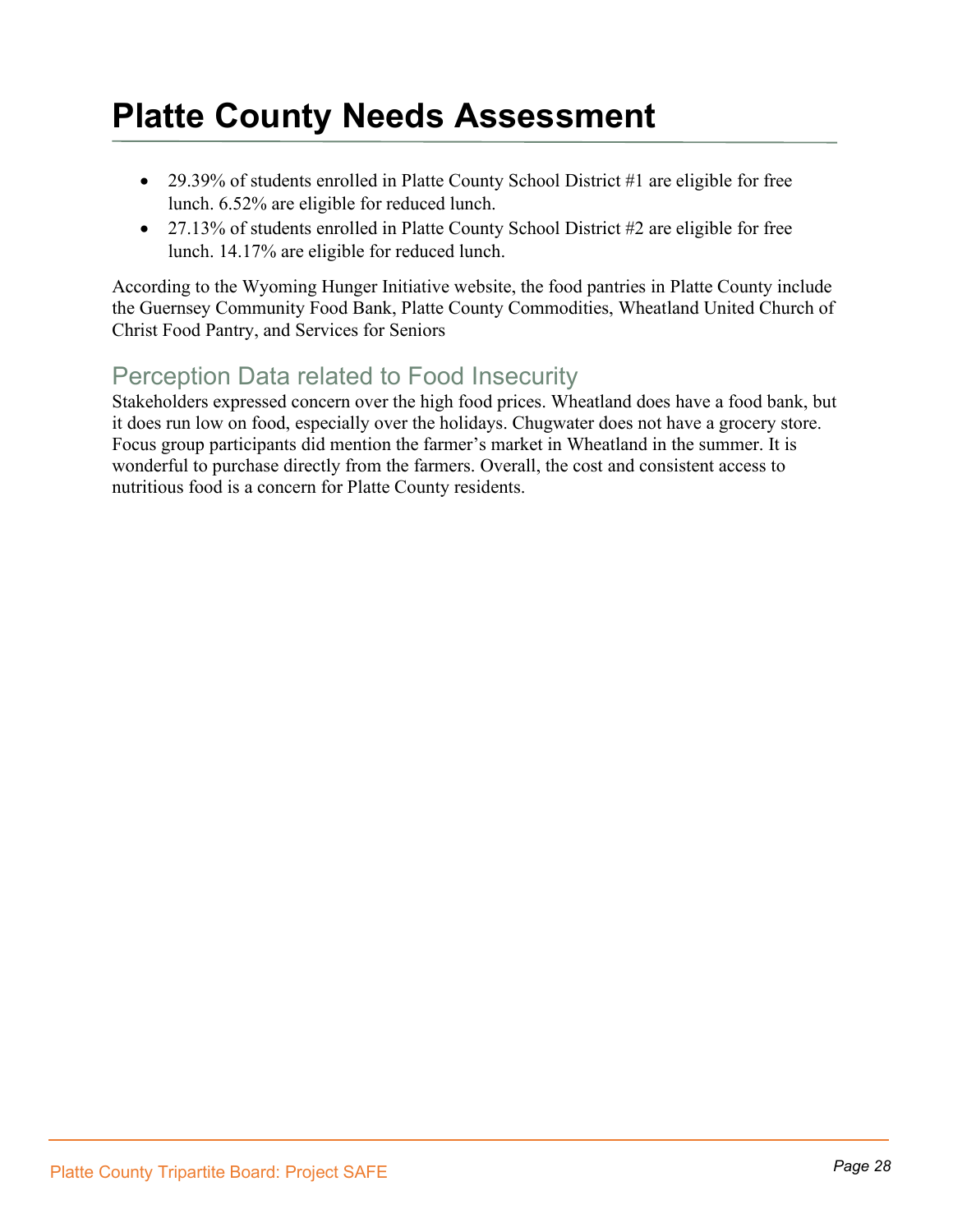# **Community Needs Survey**

The Community Needs Survey was conducted online. Project Safe distributed the link, targeting those who are low wage earners. The survey was open from February  $14<sup>th</sup>$ , 2022 to March  $1<sup>st</sup>$ , 2022.

As an incentive for completing the survey, respondents could chose to provide their first name and phone number to be entered in a drawing for a \$100 gift card. These names and phone numbers were kept confidential and this information is not contained in any part of this report or in the survey results.

There were 40 surveys completed. Only respondents who indicated that they live in Platte County are included in this number.

#### **Where do you live?**

| <b>Response</b> | Percentage |
|-----------------|------------|
| Guernsey        | 51.22%     |
| Wheatland       | 34.15%     |
| Glendo          | 4.88%      |
| Chugwater       | 4.88%      |
| Hartville       | $2.44\%$   |
| Other           | $2.44\%$   |

*Answered 41; Skipped 1*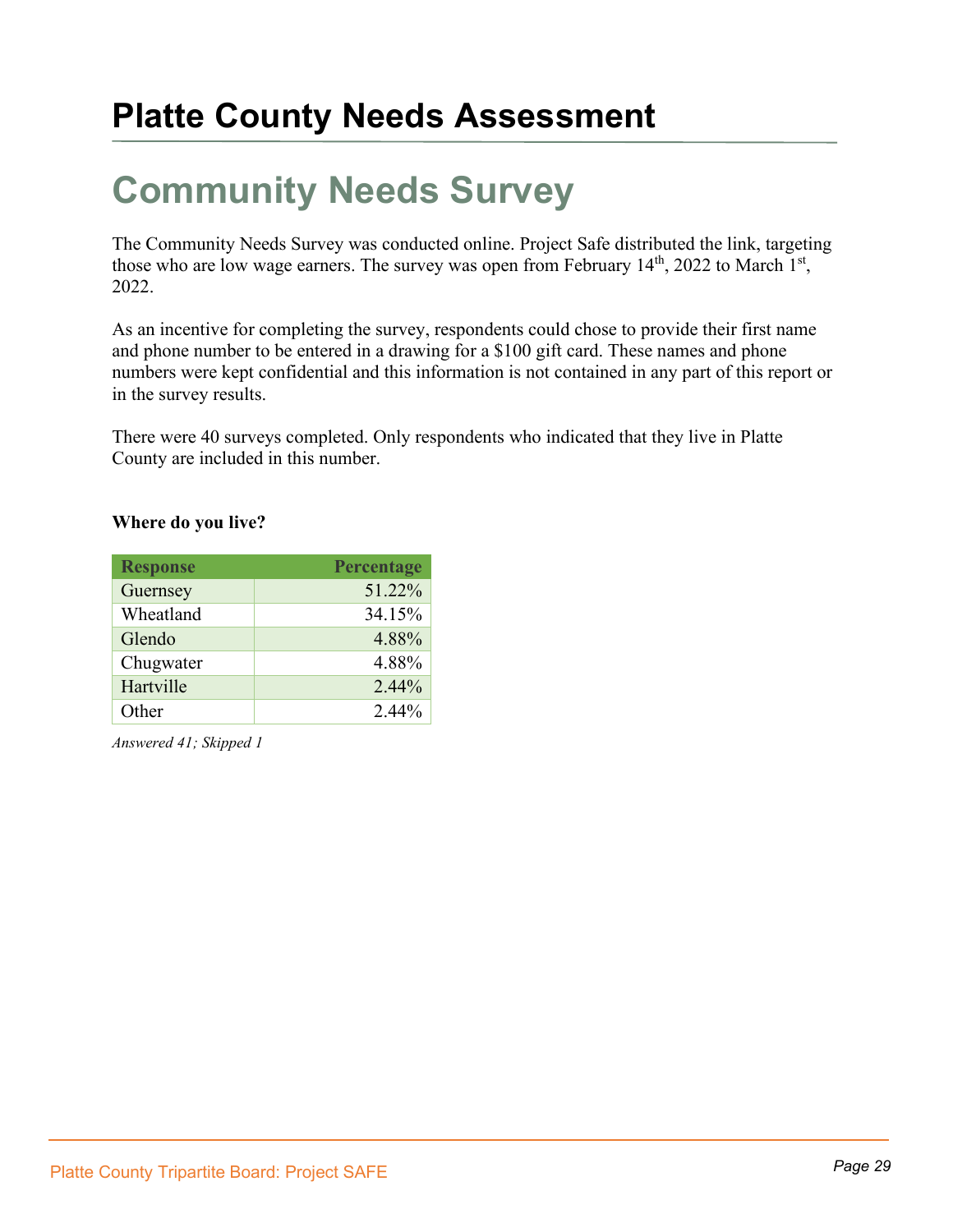### Household Information

#### **Including yourself, how many people live in your household?**

| <b>Responses</b> | # of responses | <b>Response %</b> |
|------------------|----------------|-------------------|
| One              |                | 10.00%            |
| Two              | 18             | 45.00%            |
| Three            | 6              | 15.00%            |
| Four             | 6              | 15.00%            |
| Five             | 3              | 7.50%             |
| $Six +$          | 3              | 7.50%             |

*Answered 40; Skipped 2*

#### **Of those in your household, including yourself, how many are adults over the age of 18?**

| <b>Answer Choices</b> | # of responses | <b>Response</b> % |
|-----------------------|----------------|-------------------|
|                       |                | 12.50%            |
|                       | フフ             | 67.50%            |
|                       |                | 20.00%            |
|                       |                |                   |
| More than 4           |                |                   |

*Answered 40; Skipped 2*

#### **Of those in your household, how many are children under the age of 18**

| <b>Answer Choices</b> | # of Responses   | <b>Response %</b> |
|-----------------------|------------------|-------------------|
| $\theta$              | 24               | 60.00%            |
|                       | 4                | 10.00%            |
| $\overline{2}$        | 5                | 12.50%            |
| 3                     | 4                | 10.00%            |
| 4                     | $\overline{2}$   | 5.00%             |
| 5                     |                  | $0.00\%$          |
| 6                     |                  | 2.50%             |
|                       |                  | $0.00\%$          |
| 8                     | $\left( \right)$ | $0.00\%$          |
| More than 8           |                  | $0.00\%$          |

*Answered 40; Skipped 2*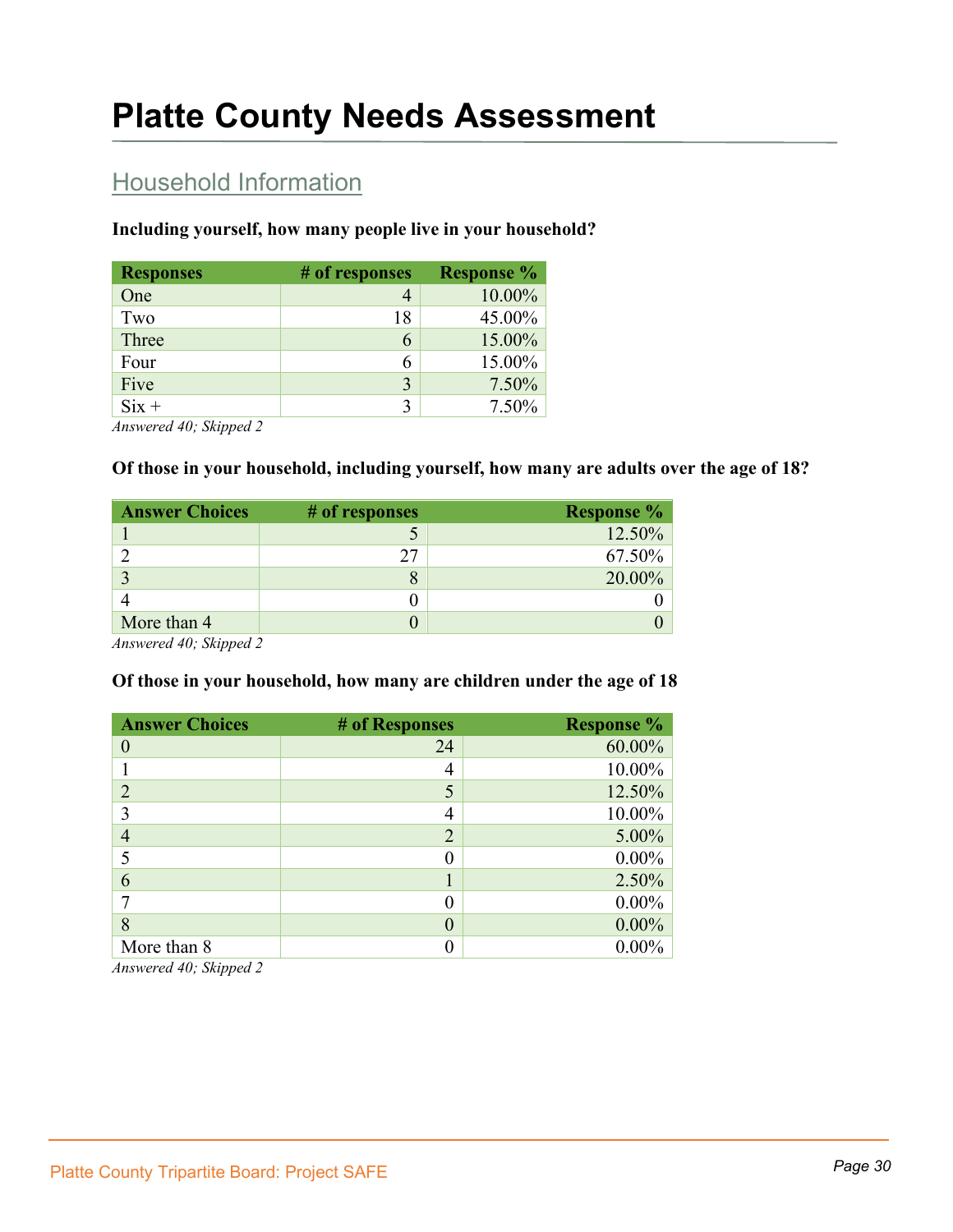| <b>Answer Choices</b>              | # of Responses | <b>Response</b> % |
|------------------------------------|----------------|-------------------|
| Two adults without children at     | 13             | 32.50%            |
| home                               |                |                   |
| Two parents with children living   | 12             | 30.00%            |
| at home                            |                |                   |
| Single parent with children living | 4              | 10.00%            |
| at home                            |                |                   |
| Adult children living at home      | 4              | 10.00%            |
| with one or two parents            |                |                   |
| Single individual                  | 4              | 1.00%             |
| Extended family living together    | $\mathfrak{D}$ | 5.00%             |
| (aunts, uncles, grandparents)      |                |                   |
| Other                              | 1              | 2.50%             |
| Grandparents raising children      |                | $0.00\%$          |

#### **Which of the following best describes your family type within your household?**

*Answered 40; Skipped 2*

### Personal Difficulties and Needs

#### **Mark what is difficult for you most of the time, sometimes difficult, or not difficult for you.**

| <b>Answer Choices</b>                                     | <b>Difficult for</b><br>me most of<br>the time | <b>Sometimes</b><br>difficult for<br>me | <b>Not difficult</b><br>for me | <b>Not</b><br>applicable |
|-----------------------------------------------------------|------------------------------------------------|-----------------------------------------|--------------------------------|--------------------------|
| Having a place to live                                    | $0.00\%$                                       | 13.51%                                  | 81.08%                         | 5.41%                    |
| Being able to pay my<br>mortgage                          | 5.26%                                          | 23.68%                                  | 63.16%                         | 7.89%                    |
| Having enough food in the<br>home                         | 5.26%                                          | 23.68%                                  | 71.05%                         | $0.00\%$                 |
| Being employed with a<br>livable wage                     | 7.89%                                          | 15.79%                                  | 73.68%                         | 2.63%                    |
| Having reliable<br>transportation that meets<br>my needs  | $0.00\%$                                       | 18.42%                                  | 81.58%                         | $0.00\%$                 |
| Having money to put gas<br>in my car                      | 5.26%                                          | 23.68%                                  | 71.05%                         | $0.00\%$                 |
| Having adequate heat in<br>the home                       | 5.26%                                          | 13.16                                   | 81.58%                         | $0.00\%$                 |
| Accessing medical care                                    | 7.89%                                          | 28.95%                                  | 63.16%                         | $0.00\%$                 |
| Accessing mental health<br>services                       | 8.11%                                          | 27.03%                                  | 48.65%                         | 16.22%                   |
| Finding affordable<br>childcare<br>Answered 38; Skipped 4 | 7.89%                                          | 2.63%                                   | 15.79%                         | 73.68%                   |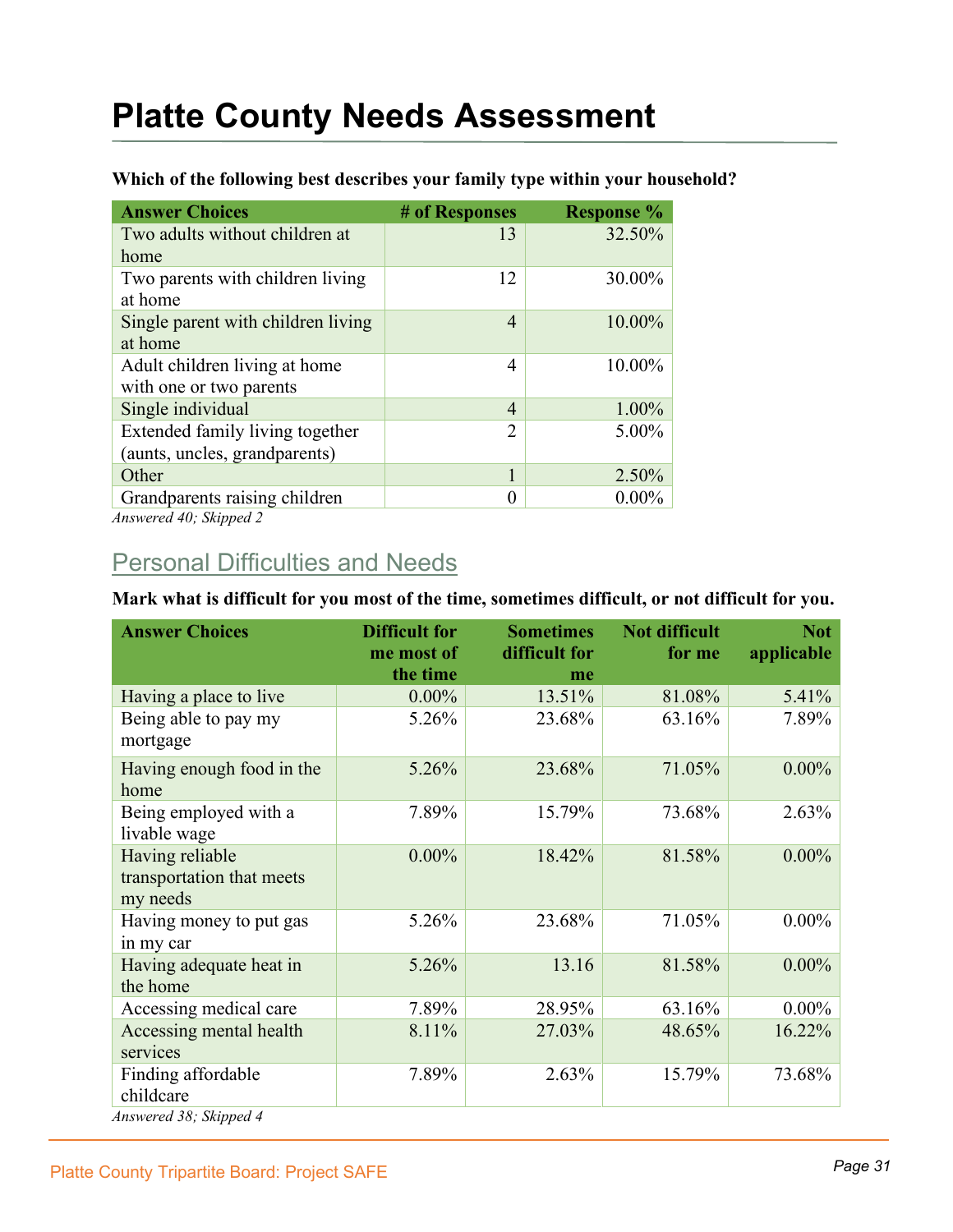**Mark up to three needs of you or your household.**

| <b>Answer choices</b>                                                         | <b>Response %</b> |
|-------------------------------------------------------------------------------|-------------------|
| No needs                                                                      | 39.47%            |
| Health                                                                        | 28.95%            |
| Civic engagement (participating in activities that improve your<br>community) | 26.32%            |
| Income and assets                                                             | 26.32%            |
| Education                                                                     | 18.42%            |
| Employment                                                                    | 15.79%            |
| Support services (legal, youth abuse, transportation, etc.)                   | 13.16%            |
| Housing                                                                       | $5.26\%$          |
| Other<br>$1.20 \pm 0.1$<br>$\mathbf{1}$                                       | $0.00\%$          |

*Answered 38; Skipped 4*

**In the last 12 months, have you or a household member received financial assistance for any of the following?**

| <b>Answer Choices</b>  | Yes, one time | <b>Yes, more than once</b> | N <sub>o</sub> |
|------------------------|---------------|----------------------------|----------------|
| Fuel/Transportation    | 7.89%         | 10.53%                     | 81.58%         |
| Rent/Housing           | $2.63\%$      | 15.79%                     | 81.58%         |
| Food/Nutrition         | 2.63%         | 21.05%                     | 76.32%         |
| <b>Utilities</b>       | $5.26\%$      | 13.16%                     | 81.58%         |
| Phone/Internet         | 7.89%         | 10.53%                     | 81.58%         |
| Prescriptions          | $0.00\%$      | 15.79%                     | 84.21%         |
| Personal medical alert | $0.00\%$      | 7.89%                      | 92.11%         |

*Answered 38; Skipped 4*

#### **Housing**

#### **Which of the following best describes your current housing situation?**

| <b>Answer choices</b>                                  | <b>Response %</b> |
|--------------------------------------------------------|-------------------|
| Homeowner with a mortgage or loan                      | 48.65%            |
| Free and clear homeowner without a mortgage or loan    | 21.62%            |
| Renter                                                 | 21.62%            |
| Living in a RV, camper, van, or other vehicle          | 2.70%             |
| Living with others and not paying rent or mortgage     | 2.70%             |
| Other                                                  | 2.70%             |
| Homeless                                               | $0.00\%$          |
| Living in a shelter                                    | $0.00\%$          |
| Living with others and assisting with rent or mortgage | $0.00\%$          |
| Answered 37; Skipped 5                                 |                   |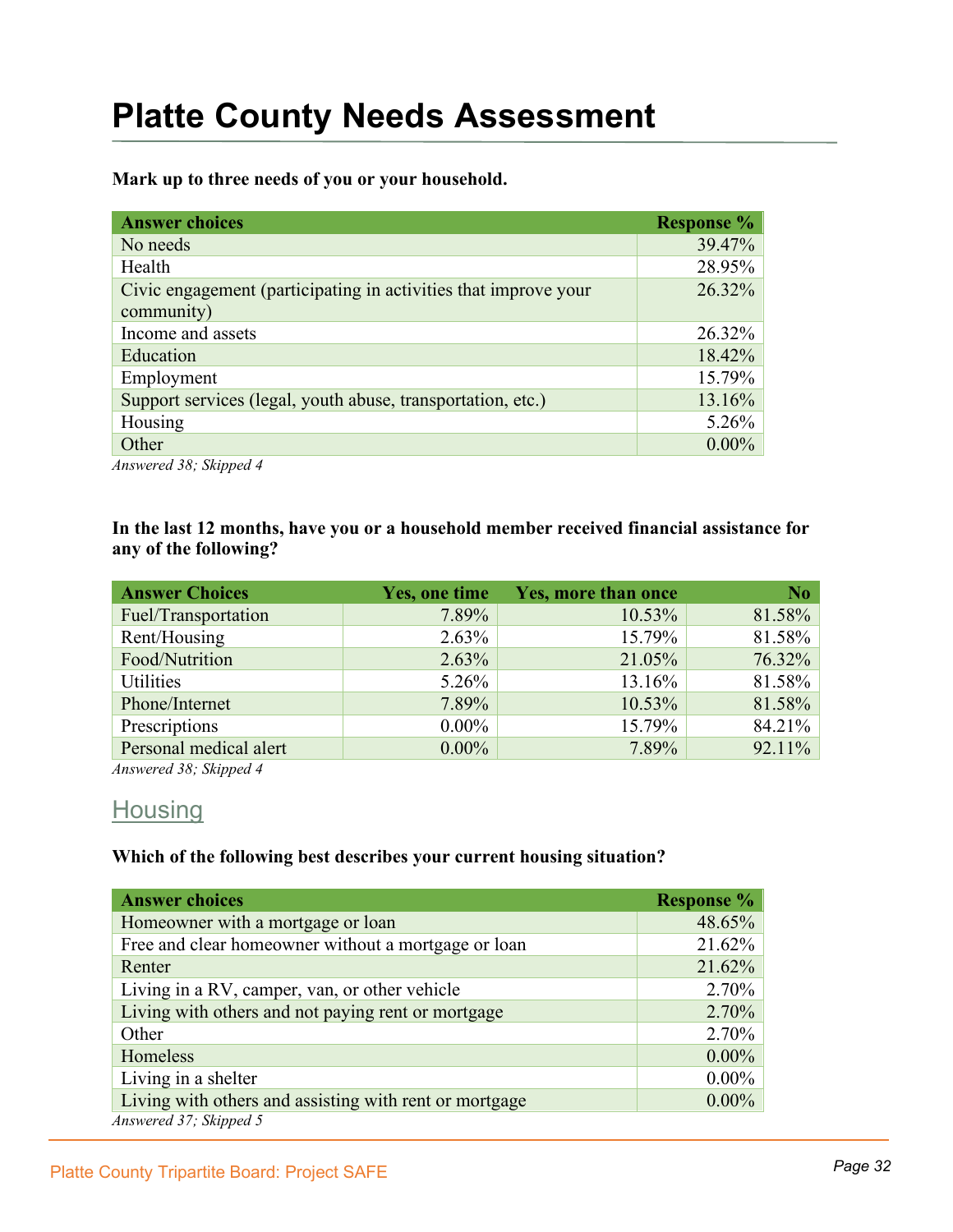#### **How much is your monthly mortgage payment?**

| <b>Answer choices</b> | <b>Response</b> % |
|-----------------------|-------------------|
| \$200 or less         | $0.00\%$          |
| $$201 - $400$         | 5.88%             |
| $$401 - $600$         | 5.88%             |
| $$601 - $800$         | 11.76%            |
| $$801 - $1,000$       | 5.88%             |
| $$1,001 - $1,200$     | 35.29%            |
| $$1,2001 - $1,400$    | 11.76%            |
| $$1,401 - $1,600$     | $0.00\%$          |
| $$1,601 - $1,800$     | 11.76%            |
| $$1,801 - $2,000$     | $0.00\%$          |
| More than \$2,000     | 11.76%            |
| A                     |                   |

*Answered 17; Skipped 25*

#### **How much is your monthly rent payment?**

| <b>Answer choices</b>                          | <b>Response</b> % |
|------------------------------------------------|-------------------|
| \$200 or less                                  | 12.50%            |
| $$201 - $400$                                  | 25.00%            |
| $$401 - $600$                                  | 37.50%            |
| $$601 - $800$                                  | 25.00%            |
| $$801 - $1,000$                                | $0.00\%$          |
| $$1,001 - $1,200$                              | $0.00\%$          |
| $$1,2001 - $1,400$                             | $0.00\%$          |
| $$1,401 - $1,600$                              | $0.00\%$          |
| $$1,601 - $1,800$                              | $0.00\%$          |
| $$1,801 - $2,000$                              | $0.00\%$          |
| More than \$2,000<br>$\lambda = 10.01 \pm 124$ | $0.00\%$          |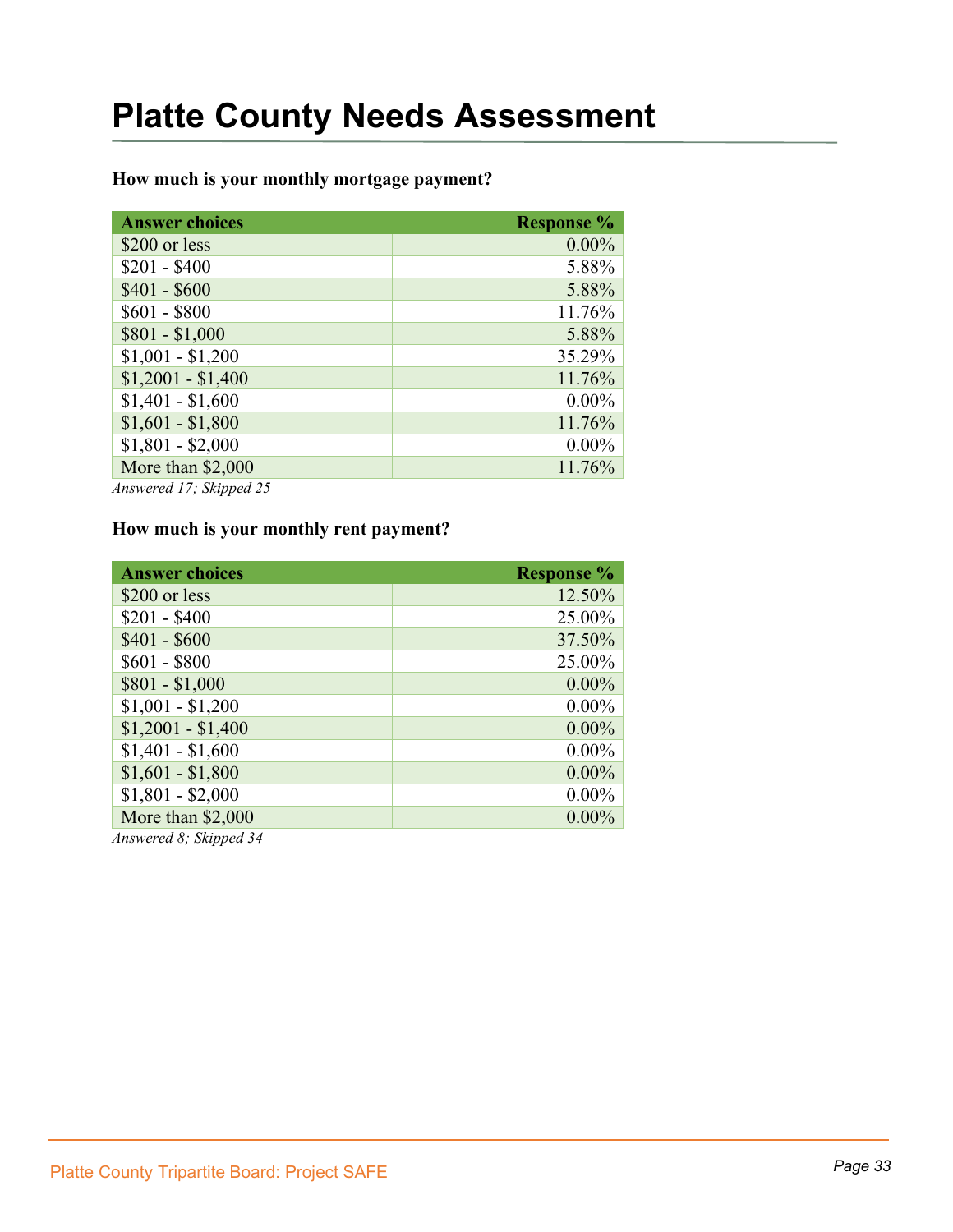**Do any of these housing problems apply to you? Mark all that apply.**

| <b>Answer choices</b>                            | <b>Response %</b> |
|--------------------------------------------------|-------------------|
| None of the above                                | 62.16%            |
| I cannot afford to make needed repairs on my     | 10.81%            |
| home                                             |                   |
| Bad credit makes it hard to find a place to rent | 10.81%            |
| I cannot find affordable housing to rent         | 10.81%            |
| I cannot find affordable housing to buy          | 8.11%             |
| I am at risk of eviction from home that I rent   | 5.41%             |
| Criminal background makes it hard to find a      | 2.70%             |
| place to rent                                    |                   |
| I am at risk of foreclosure on home that I own   | $0.00\%$          |
| $A$ nguayad 27. $I$ innad 7                      |                   |

*Answered 37; Skipped 7*

#### **Mark up to three housing needs of you or your household.**

| <b>Answer choices</b>                                            | <b>Response</b> % |
|------------------------------------------------------------------|-------------------|
| No needs                                                         | 58.33%            |
| More programs to provide free home repair                        | 27.78%            |
| More income-based rental housing for those who are disabled or   | 16.67%            |
| elderly                                                          |                   |
| More affordable housing                                          | 16.67%            |
| More monthly rental assistance programs                          | 11.11%            |
| More grants to make home ownership and home rehab affordable     | 11.11%            |
| More grants to provide services that reduce energy cost          | 11.11%            |
| Increased availability of security/utility deposit programs      | 8.33%             |
| More counseling resources for homeowners                         | $5.56\%$          |
| More community support for homeless families                     | 2.78%             |
| Other                                                            | 2.78%             |
| Increased availability of emergency housing (temporary shelters) | $0.00\%$          |
| Answered 36; Skipped 6                                           |                   |

*Page 34* Platte County Tripartite Board: Project SAFE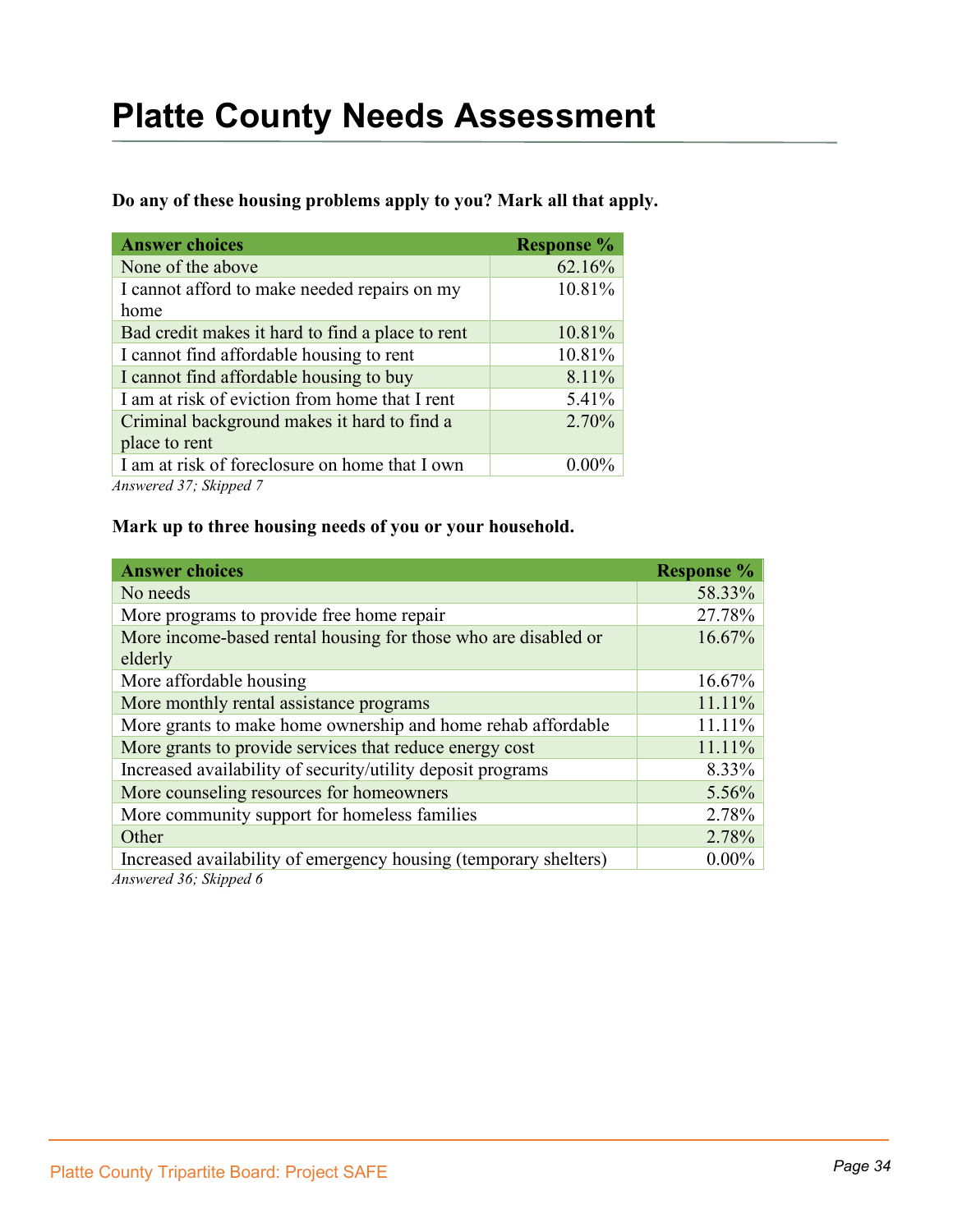### **Employment**

#### **What is your current employment status?**

| # of Responses | <b>Response %</b> |
|----------------|-------------------|
| 28             | 75.68%            |
| 3              | $8.11\%$          |
| $\overline{2}$ | $5.41\%$          |
|                |                   |
| $\overline{2}$ | $5.41\%$          |
| $\overline{2}$ | $5.41\%$          |
| $\theta$       | $0.00\%$          |
| $\theta$       | $0.00\%$          |
|                |                   |

*Answered 37; Skipped 5*

#### **What is the employment status of the other adult(s) in your household? Mark all that apply.**

| <b>Answer Choices</b>                               | # of Responses | <b>Response %</b> |
|-----------------------------------------------------|----------------|-------------------|
| Employed, working full-time                         | 18             | 48.65%            |
| Retired                                             | 6              | 16.22%            |
| Student                                             | 5              | 13.51%            |
| Not employed, NOT looking for<br>work               | 4              | 10.81%            |
| Not applicable; no other adults in<br>the household | $\overline{4}$ | 10.81%            |
| Employed, working part-time                         | 3              | 8.11%             |
| Not employed, looking for work                      | 3              | 8.11%             |
| Disabled, not able to work                          | 0              | $0.00\%$          |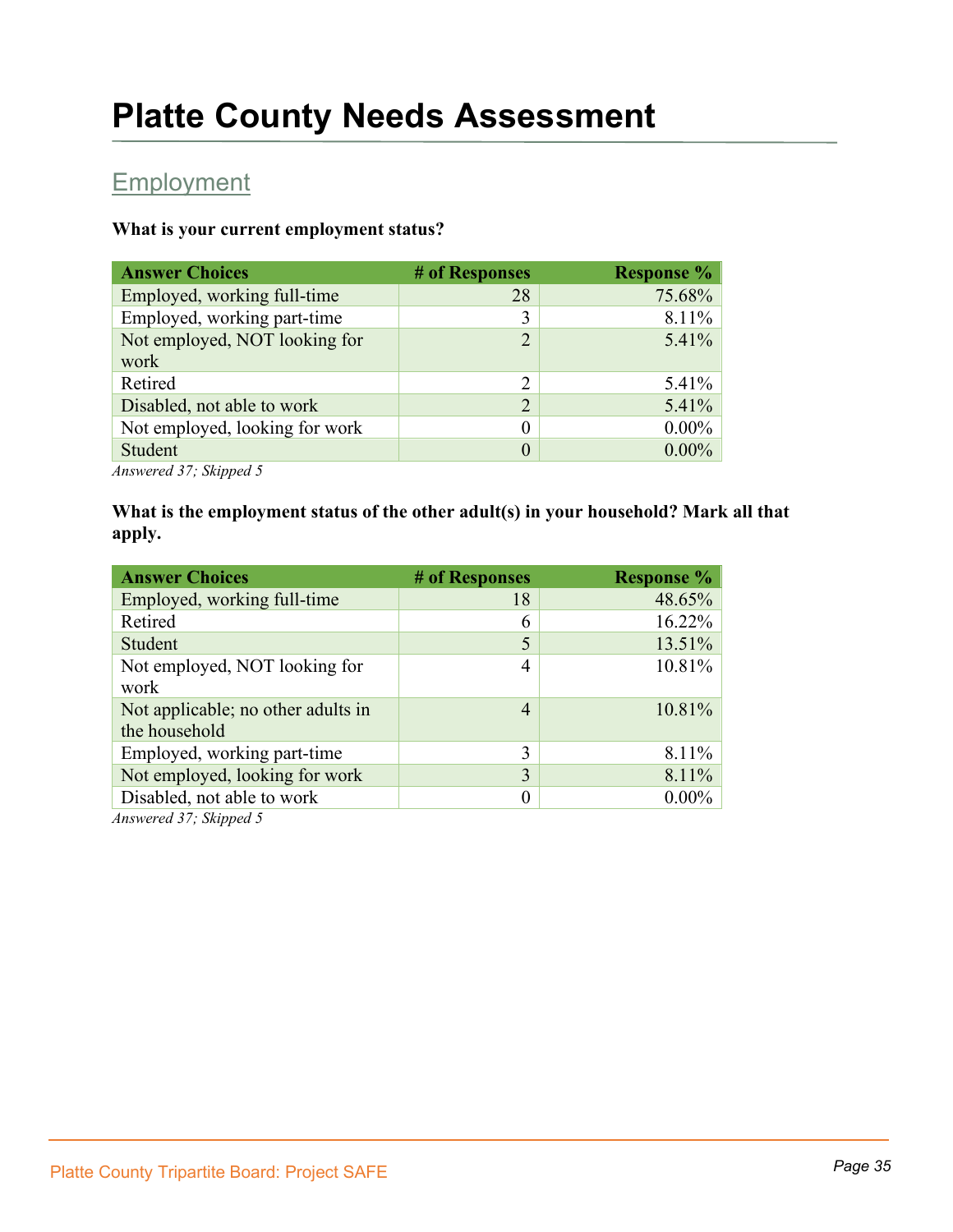#### **What are your barriers to employment?**

| <b>Response %</b> |
|-------------------|
| 52.78%            |
| 19.44%            |
| 19.44%            |
| 16.67%            |
| 11.11%            |
| 5.56%             |
| 5.56%             |
| 5.56%             |
| 2.78%             |
| 2.78%             |
| 2.78%             |
| 2.78%             |
|                   |

*Answered 36; Skipped 6*

#### **Mark up to three employment needs of you or your household**

| <b>Answer Choices</b>                             | <b>Response</b> % |
|---------------------------------------------------|-------------------|
| No needs                                          | 61.11%            |
| More jobs with better pay and benefits            | 22.22%            |
| Affordable transportation to work and from        | 13.89%            |
| work                                              |                   |
| Work clothes                                      | 11.11%            |
| Career information options                        | 8.33%             |
| Affordable childcare during work hours            | 5.56%             |
| More training on job search strategies, interview | 2.78%             |
| skills, resume writing, etc.                      |                   |
| Other                                             | 2.78%             |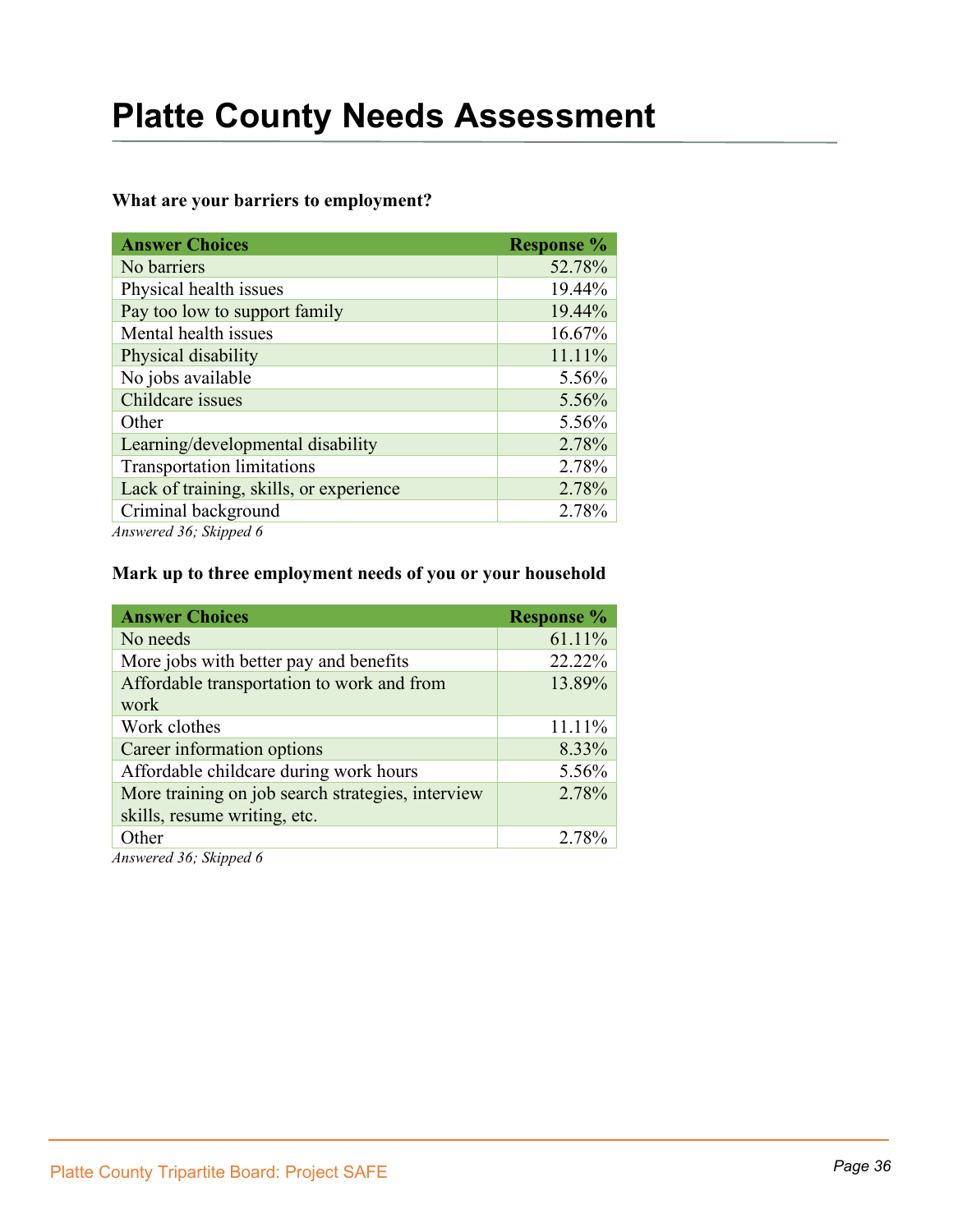### **Income and Asset Building**

#### **What is your annual income from all sources?**

| <b>Answer Choices</b>                     | <b>Response</b> % |
|-------------------------------------------|-------------------|
| No income                                 | 2.78%             |
| Less than $$10,000$                       | 2.78%             |
| $$10,001 - $20,000$                       | 13.89%            |
| $$20,001 - $30,000$                       | 5.56%             |
| $$30,001 - $40,000$                       | 8.33%             |
| $$40,001 - $50,000$                       | 11.11%            |
| $$50,001 - $60,000$                       | 11.11%            |
| $$60,001 - $70,000$                       | 2.78%             |
| Above \$70,000<br>$1.26$ $01.7$<br>$\sim$ | 41.67%            |

*Answered 36; Skipped 6*

#### **Mark up to three financial-related needs of you or your household**

| <b>Answer Choices</b>                           | <b>Response %</b> |
|-------------------------------------------------|-------------------|
| No needs                                        | 51.43%            |
| More access to low interest loans               | 20.00%            |
| Information on how to access free credit        | 14.29%            |
| counseling                                      |                   |
| More information on how to access financial     | 14.29%            |
| resources                                       |                   |
| Anonymous and confidential savings counseling   | 11.43%            |
| Anonymous and confidential budget counseling    | 11.43%            |
| More education on how to build assets           | 11.43%            |
| More access to recreational resources           | 11.43%            |
| More access to broadband                        | 8.57%             |
| Increased availability of public transportation | 5.71%             |
| Other                                           | 2.86%             |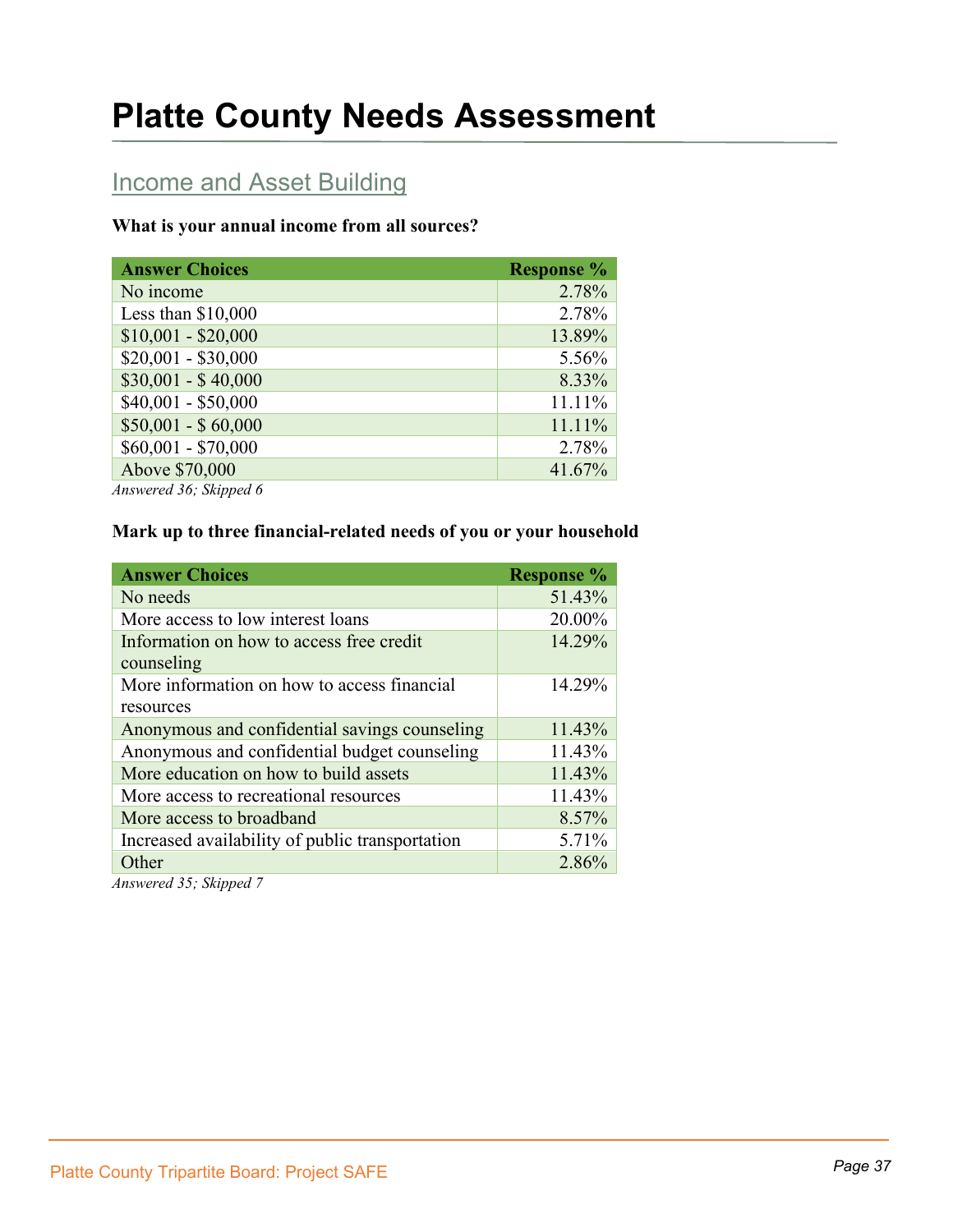### **Development**

**Mark up to three developmental needs of you or your household.**

| <b>Answer choices</b>                 | <b>Response</b> % |
|---------------------------------------|-------------------|
| No needs                              | 54.05%            |
| Help with healthy eating habits       | 21.62%            |
| More mental health help for youth     | 18.92%            |
| Help for victims of domestic violence | 8.11%             |
| Help with reducing substance use      | 5.41%             |
| Help with personal hygiene            | 5.41%             |
| Other                                 | 5.41%             |

*Answered 37; Skipped 5*

### Civic Engagement and Community Involvement

#### **Mark up to three needs of you or your household related to community involvement.**

| <b>Answer choices</b>                                           | <b>Response</b> % |
|-----------------------------------------------------------------|-------------------|
| No needs                                                        | 55.88%            |
| More knowledge on civic activities (voting, volunteering, etc.) | 26.47%            |
| More education on how to join neighborhood associations,        | 20.59%            |
| community boards, advisory groups, or similar organizations     |                   |
| Skills and knowledge to become a leader                         | 17.65%            |
| More citizenship classes                                        | 8.82%             |
| Other                                                           | 2.94%             |
| $1.24$ $01.7$<br>$\overline{1}$ $\overline{0}$                  |                   |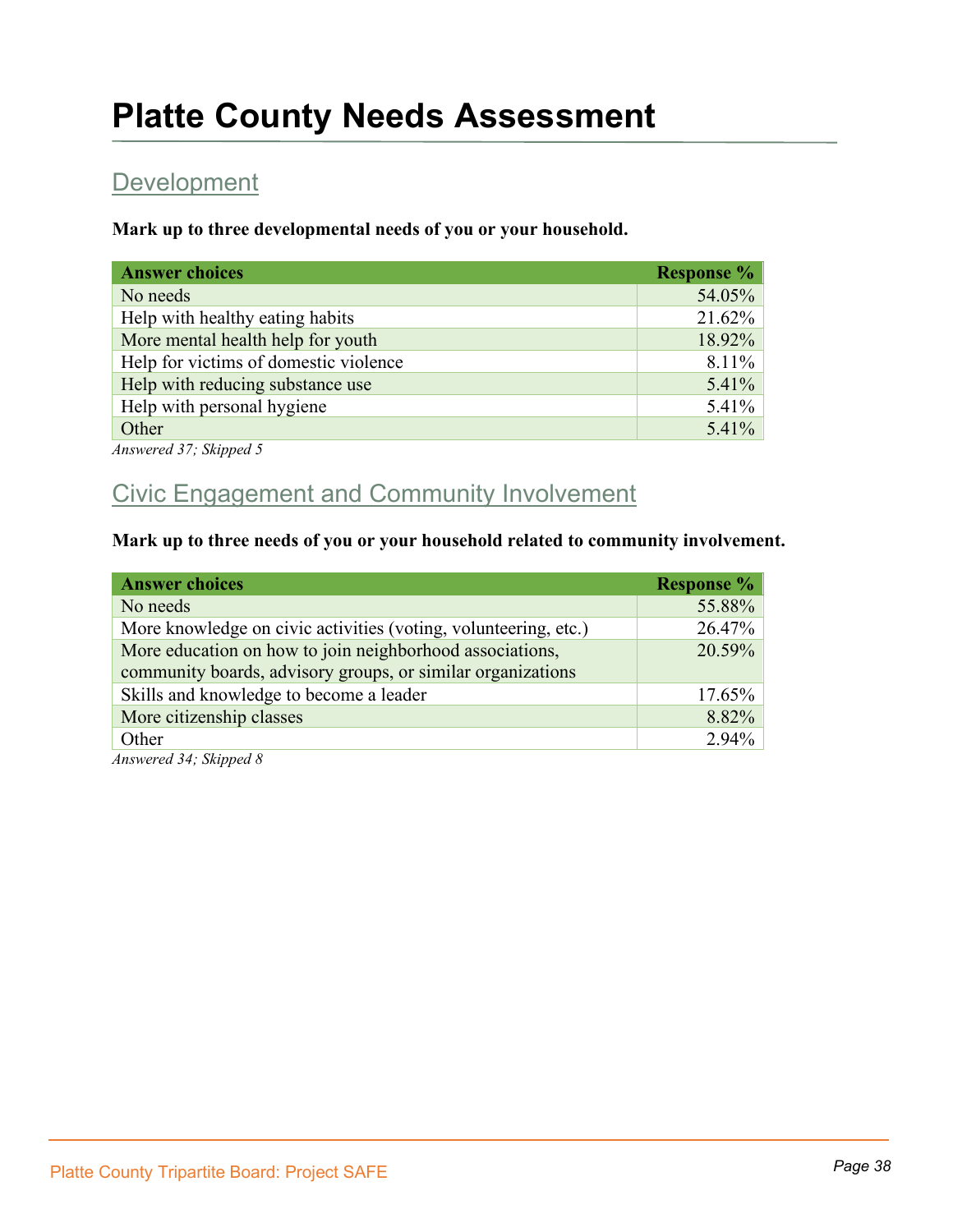### **Support Services**

**Mark up to three needs of you or your household related to support services.**

| <b>Answer choices</b>             | <b>Response</b> % |
|-----------------------------------|-------------------|
| No needs                          | 62.16%            |
| Life skills programs and services | 18.92%            |
| Youth services                    | 13.51%            |
| Meal programs                     | 8.11%             |
| <b>Transportation services</b>    | 8.11%             |
| <b>Emotional abuse services</b>   | 8.11%             |
| Legal services                    | 5.41%             |
| Substance misuse resources        | 5.41%             |
| Sexual abuse services             | 2.70%             |
| Physical abuse services           | 2.70%             |
| Other                             | 2.70%             |
| Child support                     | $0.00\%$          |
| Answered 37; Skipped 5            |                   |

### **Demographics**

#### **What is your gender?**

| <b>Response</b> | <b>Percentage</b> |
|-----------------|-------------------|
| Woman           | 89.19%            |
| Man             | 10.81%            |
| Nonbinary       | $0.00\%$          |
| Not listed      | $0.00\%$          |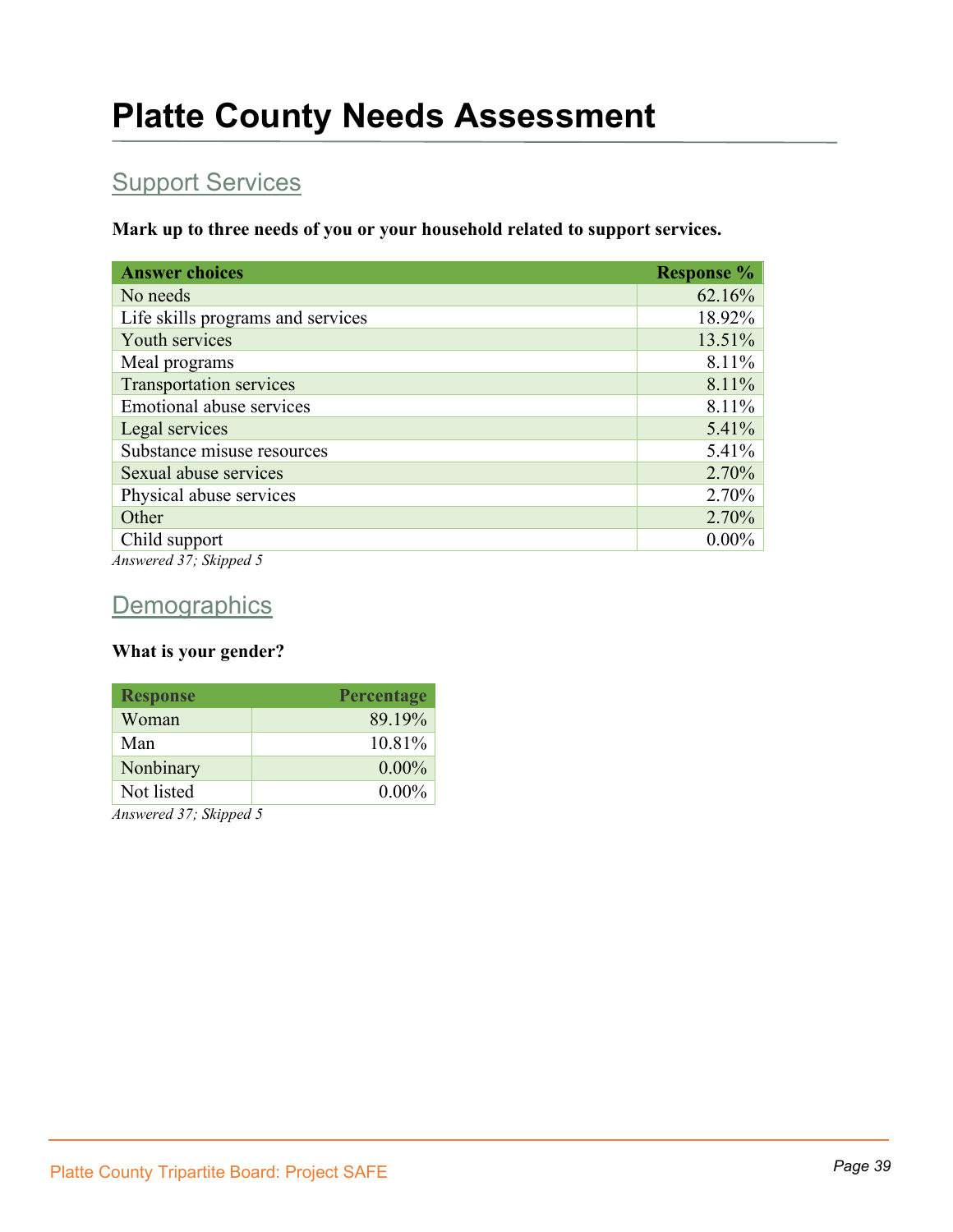#### **What is your age?**

| <b>Response</b> | Percentage |
|-----------------|------------|
| Under 18        | $0.00\%$   |
| 18-24           | $0.00\%$   |
| $25 - 34$       | 16.22%     |
| 35-44           | 21.62%     |
| $45 - 54$       | 24.32%     |
| 55-64           | 32.43%     |
| $65+$           | 5.41%      |

*Answered 37; Skipped 5*

#### **What best describes your race and ethnicity?**

| <b>Response</b>                           | Percentage |
|-------------------------------------------|------------|
| White or Caucasian                        | 83.33%     |
| Hispanic or Latino                        | 5.56%      |
| American Indian or Alaska Native          | 2.78%      |
| Native Hawaiian or other Pacific Islander | 2.78%      |
| Biracial or Multiracial                   | 2.78%      |
| Other                                     | 2.78%      |
| <b>Black or African American</b>          | $0.00\%$   |
| Asian or Asian American                   | $0.00\%$   |

*Answered 37; Skipped 5*

#### **What is the highest level of education you have completed?**

| <b>Response %</b> |
|-------------------|
| $2.70\%$          |
| 8.11%             |
| $2.70\%$          |
| 10.81%            |
| 24.32%            |
| 10.81%            |
| 5.41%             |
| 32.43%            |
| $2.70\%$          |
|                   |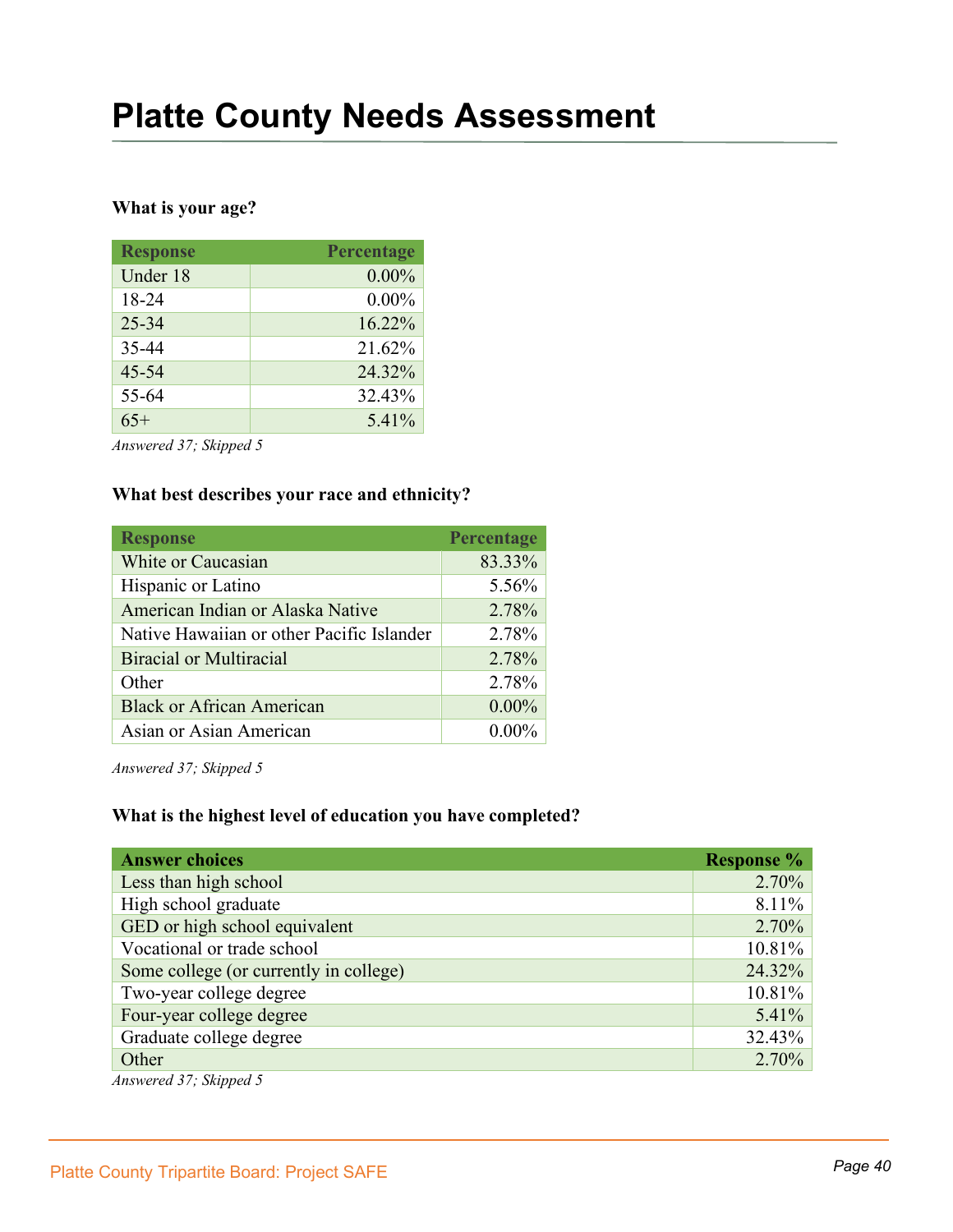#### **What is the highest level of education of the other adult(s) in your household?**

| <b>Answer choices</b>                            | <b>Response</b> % |
|--------------------------------------------------|-------------------|
| Less than high school                            | 8.11%             |
| High school graduate                             | 18.92%            |
| GED or high school equivalent                    | 8.11%             |
| Vocational or trade school                       | 10.81%            |
| Some college (or currently in college)           | 13.51%            |
| Two-year college degree                          | 2.70%             |
| Four-year college degree                         | 16.22%            |
| Graduate college degree                          | 16.22%            |
| Not applicable; no other adults in the household | 13.51%            |
| Other                                            | 2.70%             |